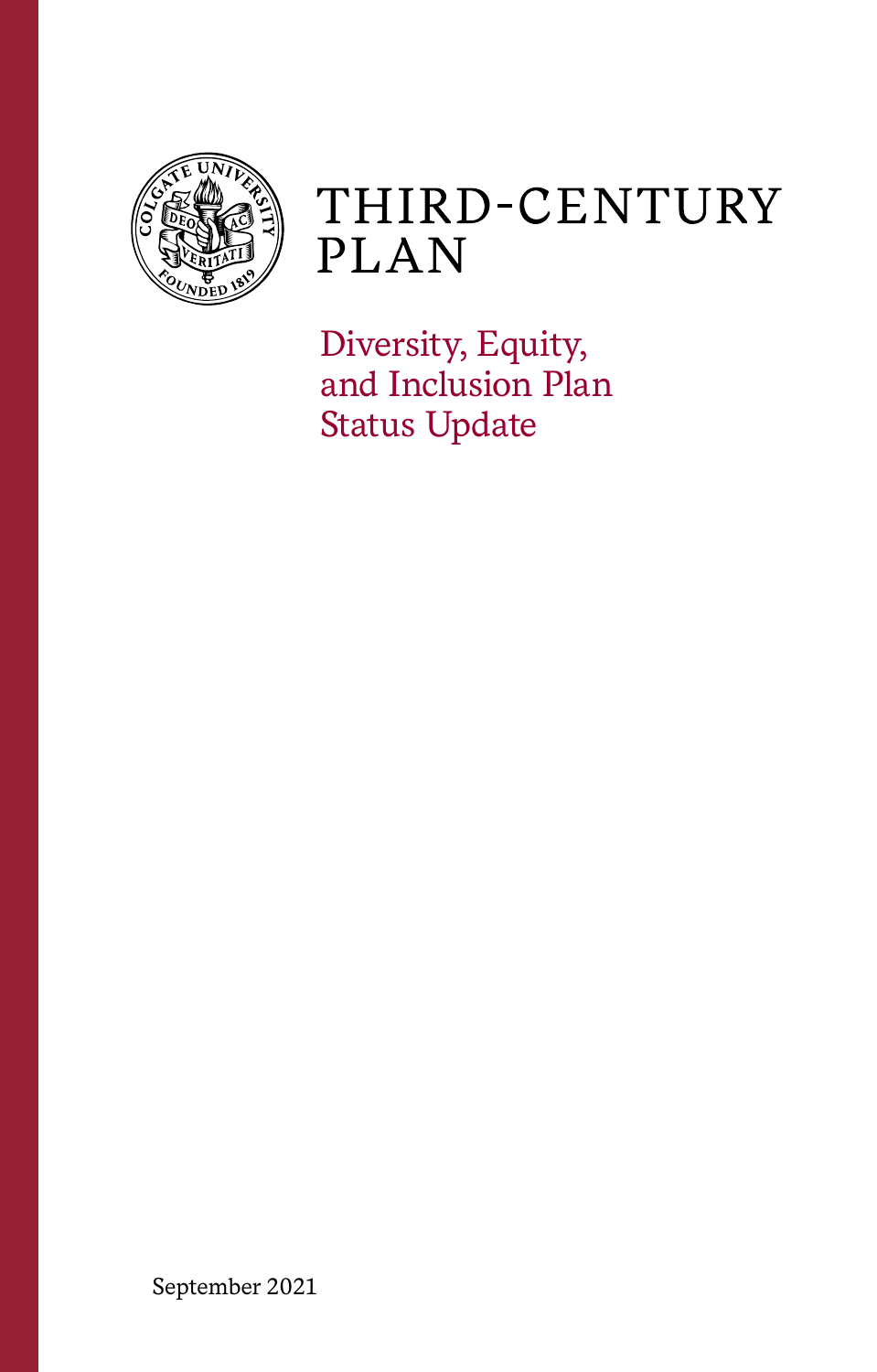

# THIRD-CENTURY **PLAN**

# **Contents**

- President's Introduction
- I. **Foundational DEI Structure**
- II. **Equity in the Student Experience**
- III. **Diversification of Faculty and Staff**
- IV. **Retention and Development of Diverse Faculty and Staff**
- V. **Campus Culture and Communication**
- VI. **Responsiveness**
- Moving Forward
- Divisional Diversity, Equity, and Inclusion Statements
- DEI Updates from Divisons and Departments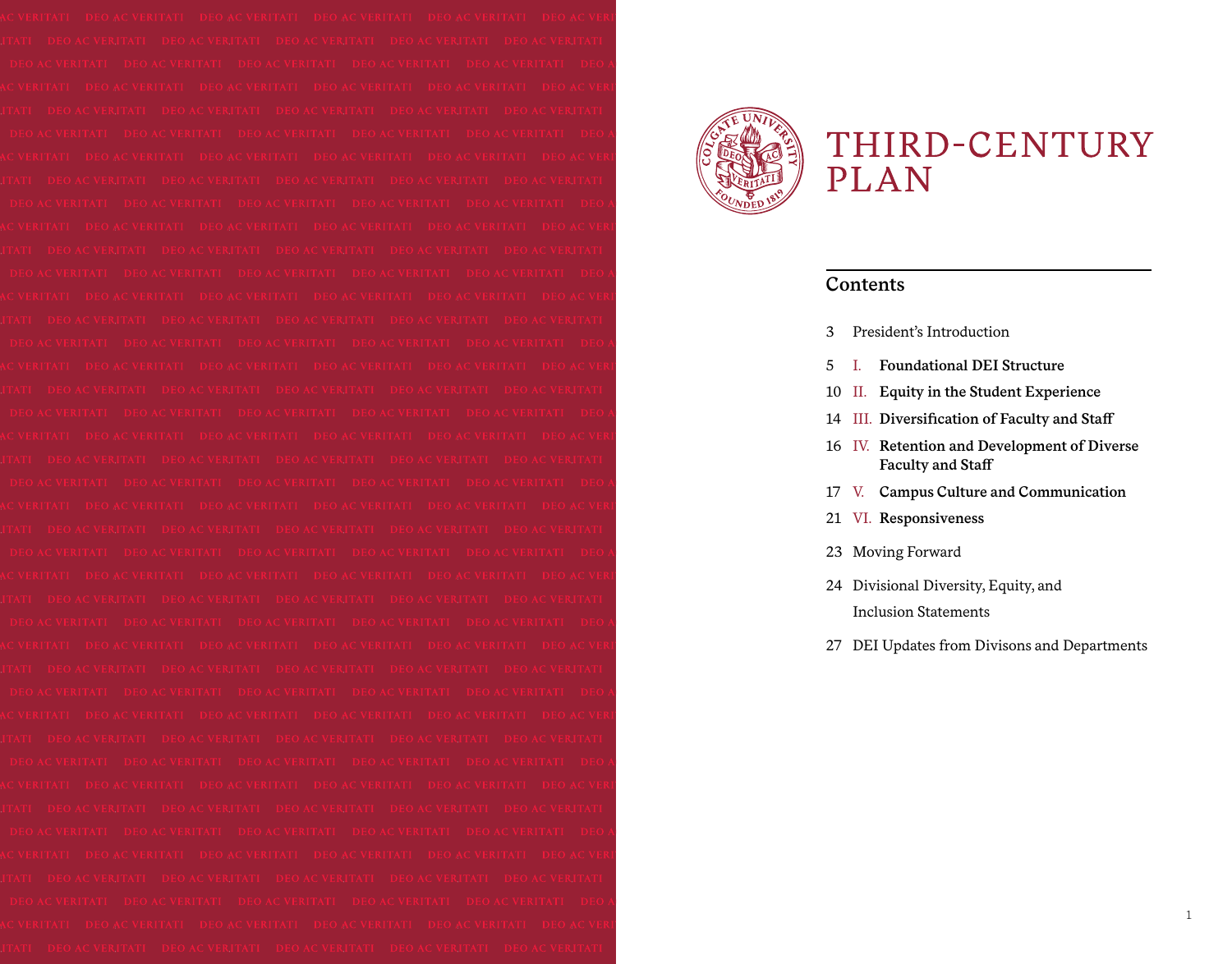# **PRESIDENT'S INTRODUCTION**

This second annual *Diversity, Equity, and Inclusion Plan* Status Update comes after an extraordinarily challenging academic year, one in which efforts to respond to a global pandemic dominated the life of our campus. Despite these challenges, Colgate continued to move forward with DEI planning and implementation, making good progress in a number of areas, with efforts involving every division on campus, the faculty, and the University's Board of Trustees (as this update makes clear.)

The path toward the creation of Colgate's *DEI Plan* was informed by a comprehensive external review of the University's campus climate in 2016–17. This review provided raw material for consideration by a dedicated group of more than 70 faculty members, staff members, and students, who worked over the course of two years. Their work culminated in a set of recommendations that became the skeleton of a strategic plan for diversity, equity, and inclusion. The *DEI Plan* was adopted by the University in November 2019.

This plan presents a roadmap for Colgate to achieve true excellence excellence that has as its foundation a respect for a diversity of perspectives and backgrounds, a commitment to equity at all levels, and a passion for the transformative power of a liberal arts education. The plan calls for fundamental and significant changes in our hiring and admission efforts, staff support, and student residential and social life practices as well as dozens of other first steps on the path to becoming a better university. The work that it lays out supports the goals of Colgate's overall *Third-Century Plan*, and will continue to be a central aspect of the University's strategic planning as we move through Colgate's third century.

Ultimately, our work must be embedded in University planning and governance in order to fulfill our shared commitment to a truly excellent Colgate. It also requires ongoing accountability. Accordingly, this *Status Update* will be issued annually to hold all of us accountable to the goals set forth in both plans, to allow us to chart our progress, and to update our plans as the context changes.

On October 4th, Colgate will welcome Renee Madison as the new Vice President for Equity and Inclusion, and we expect that she will hit the ground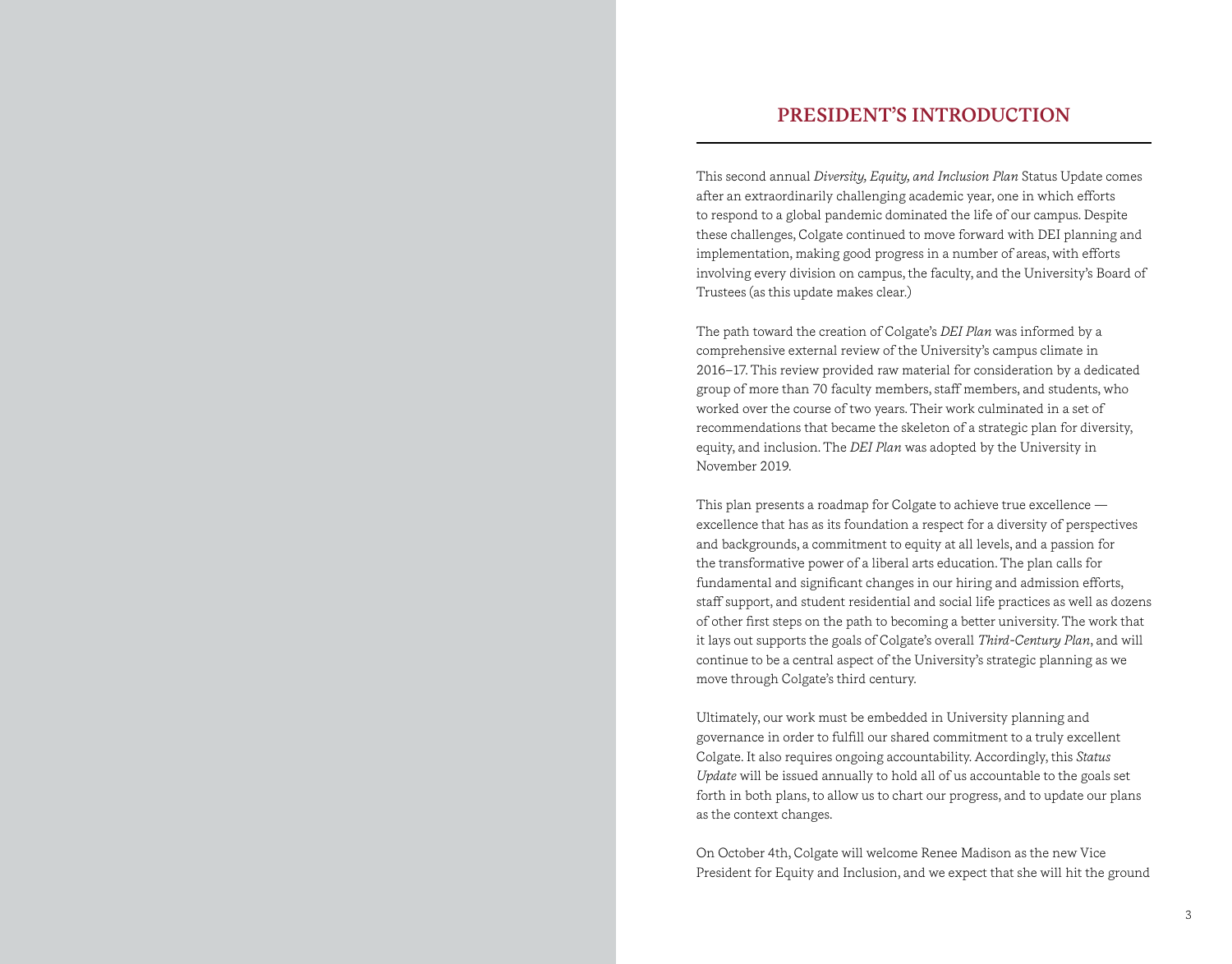running, working with the expanded Office of Equity and Diversity and with the DEI Advisory and DEI Coordination Groups to ensure that Colgate continues to make progress towards its DEI goals. (More information on Renee Madison is offered later in this update.)

In the year ahead, with a new leader and an expanded Office of Equity and Inclusion, we will have opportunities to define new initiatives designed to support equity and inclusion and to bring the wider Colgate community back into dialogue with the DEI Plan. What remains to be done? What might we do to encourage innovative and trailblazing work on this front? Colgate's ambitious vision for the overall excellence of our University requires that we continually raise the bar, identifying and removing obstacles to equity and to inclusion. This must be the work of the campus, and so we will endeavor to create opportunities for community members to involve themselves, to contribute, and to help us move forward.

What follows is a brief catalog of progress made during the past year, including both initiatives identified in the DEI Plan and divis ional DEI projects that go beyond those initiatives. Red text indicates next steps.

# **SECTION I. Foundational DEI Structure**

Colgate's efforts to become a more equitable and inclusive community must be reframed, once and for all, as part of the ongoing work of the University. This requires the identification of resources, regular reports to the campus, and communication to external constituencies on the DEI work in which the University is engaged. It also requires that every division of the University be held accountable for moving these efforts forward.

# **Search for a Chief Diversity Officer (CDO)**

- Contracted with the search firm Witt Kieffer in Feb. 2020 to secure a leader for diversity, equity, and inclusion efforts
- Convened search committee, chaired by President Casey
- Identified and renovated office suite for VP for Equity and Diversity and other DEI practitioners
- Created DEI Coordination Group, charged with ensuring legal and regulatory compliance and consortial commitments in relation to diversity, equity, and inclusion, broadly considered
- Created DEI Advisory Group, made up of DEI practitioners from across campus and charged with overseeing day-to-day operations pertaining to the implementation of DEI initiatives and providing a network of mutual support for fellow DEI practitioners Failed the first CDO search and contracted with Diversified Search Inc. for renewed search in April 2021
- Completed searchand hired Renee Madison to start Oct. 2021
- Onboard Vice President for Equity and Inclusion
- Review and refine DEI Plan

# **Annual DEI Report**

- Published this report to reflect, openly and transparently, both the progress made and the challenges faced in implementing elements of the DEI Plan
- Continue to develop reporting structures and feedback mechanisms in order to revise and update the DEI Plan as necessary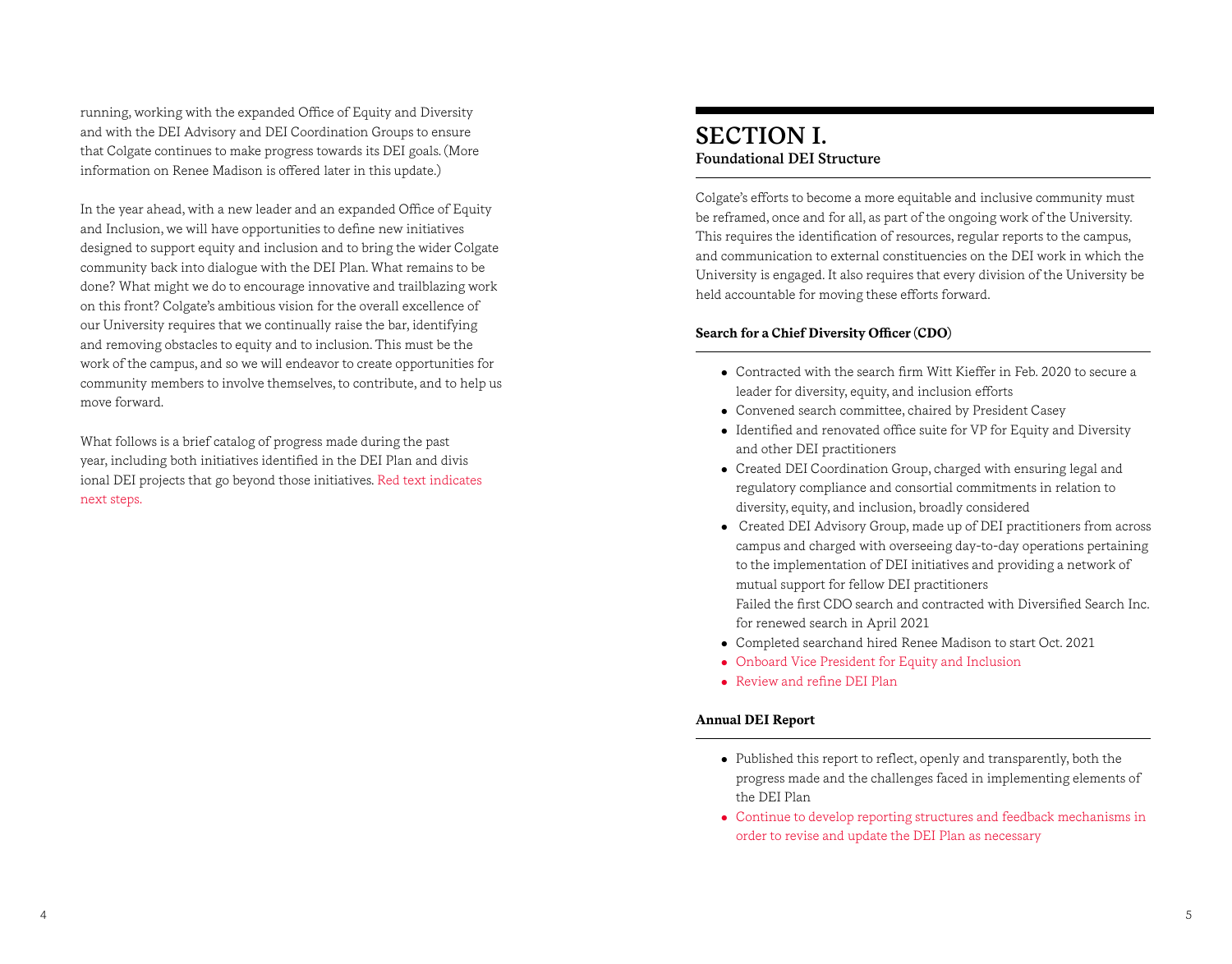### **Inclusive Communication**

- Continued ongoing Intergroup Dialogue training, from which Colgate has benefited in recent years — acknowledging that the length of training required may be an impediment to broader adoption
- Broaden the opportunities for members of the community to develop their capacity to engage constructively across differences

### **Increased Funding for Programs and Projects**

- Secured \$500,000 for the Henry Livingston Simpson Endowed Fund for DEI Initiatives
- Received \$250,000 for immediate DEI programming
- Identify programming, including speakers and other campus initiatives

### **Equity-Focused Analysis of Colgate's Policies**

- Identified needed changes to the Student Handbook as well as Equity Grievance Process (EGP), Student Organization, and Social Hosting policies.
- Continue review of all policies

### **Review of EGP Policies**

- Completed external review of EGP
- Revised policy with enriched options for responding to incidents and expansion of possibilities for restoration and meaningful resolution
- Aligned new policy with new federal regulations
- Communicated new policy and regulatory environment
- Hired new Title IX coordinator

### **Admission Multicultural Recruitment**

- Enrolled the largest domestic multicultural class in Colgate history: 201 students in Class of 2024
- Joined QuestBridge, expanded partnerships with communitybased organizations, developed Native American recruitment

plan, increased travel to schools featured in the U.S. High-Poverty High School List

- Rolled out No-Loan Initiative to families with incomes of \$125,000 or lower
- Launched programming specifically for prospective first-generation students and students of color
- Recruited and admitted the first QuestBridge cohort of 15 students in Class of 2025
- Developed virtual programming to reach more prospective students
- $\bullet$  Expanded partnerships with regional community-based organizations (CBO) in the states of Illinois and Texas and engaged with CBOs at college fairs, workshops, campus group visits, and other activities focused on the success of marginalized student populations
- Improved targeted messaging and programming to prospective and admitted students, speaking directly to key issues that impact students of color, international, and first-generation college students
- Offered virtual information sessions in Spanish, new programming on religious life and Being LGBTQ+ at Colgate
- Developed committee-based evaluation, or team review, of applications in order to provide multiple, diverse perspectives in making initial admission recommendations
- Trained admission officers on overcoming their own implicit bias in reviewing students' applications for admission Diversified the student ambassador and intern staff, including an adjustment of the volunteer ambassador position into a paid, oncampus student job, thus adding more students of color and firstgeneration students to the office that welcomes most visitors to campus
- $\bullet$  Begin to assess the impact of test-optional policies, No-Loan Initiative, and Colgate Commitment
- Consider alternatives to high school visits in order to expand access to Colgate admission officers
- Refine QuestBridge messaging and admission process based on feedback from first QuestBridge cohort
- Work with the Office of the Dean of the College to develop QuestBridge Scholars Network programming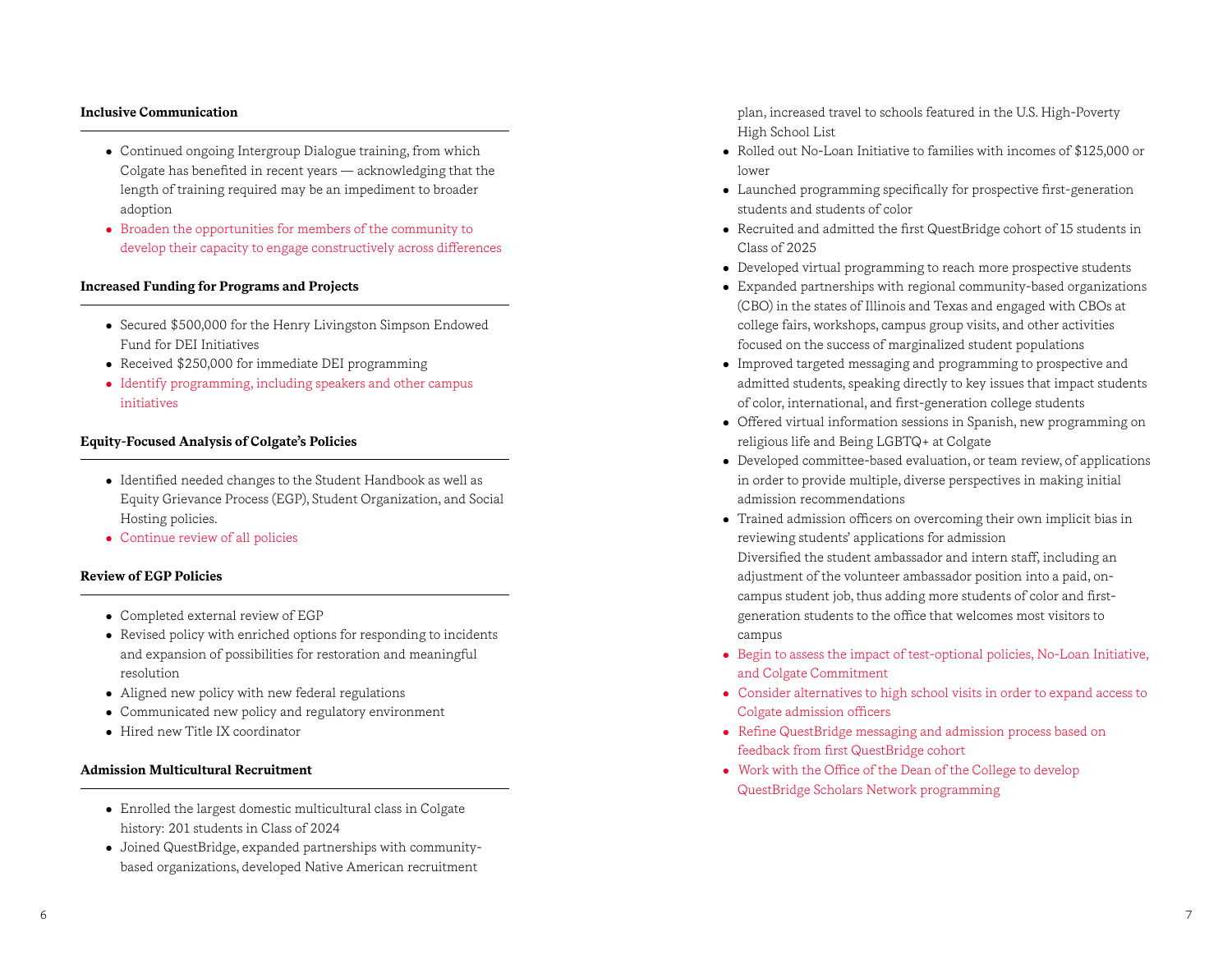# **Revision of "Appendix A: Organizations of Excellence Goals"**

- Drafted language to reflect the important role that student organizations can play in shaping the climate of the campus and the experience of students
- Continue to collaborate with student organizations in incorporating these goals into their operations

# **Center for Learning, Teaching, and Research (CLTR) Programming for Faculty**

- Secured funding to support expanded CLTR programming to help faculty incorporate DEI into their courses
- Continue to work with faculty to identify relevant speakers, programs, and other workshops

# **Support for Community Members With Disabilities**

- Hired replacement for Lynn Waldman, director of Academic Support and Disability Services
- Completed review of Academic Support and Disability Services
- Update 2009 catalog of non-ADA compliant buildings with new ADA requirements
- Plan for phased resolution of known accessibility issues
- Include all ADA considerations in new construction

### **Staff Engagement With DEI Initiatives**

- Instituted Employee Resource Group policy, which allows employees to spend paid time on campus DEI efforts
- Broaden ability for staff to take time for DEI efforts to improve campus
- Communicate new protocol to departments and work with them to implement a structure that will allow staff to spend some time on DEI initiatives
- Work with departments regarding reassignment of work responsibilities for staff who want to work on larger-scale projects (for example, the Colgate History Project)

### **Inclusion of DEI Goals in Performance Evaluations**

- Embedded DEI as a technical competency in the performance improvement process
- Communicate and educate supervisors on DEI competency and its evaluation and assessment
- Develop more ways for staff to be involved in DEI efforts

### **Multicultural Competency Training for All Faculty and Staff**

- Deployed online training to 26% of employees with 91% completion rate
- Develop in-person training for new employees
- Develop other in-person training that goes beyond the online training for all employees

# **Financial Support of DEI Professional Development**

- Planned for spring 2020, but global pandemic limited opportunities
- Offer professional development opportunities by division
- Develop application process if division lacks funding for opportunities

# **Physical Education, Recreation, and Athletics (PERA) DEI Committee**

- Launched Aug. 2019
- Began developing a comprehensive plan for ensuring and promoting a climate of inclusion, empathy, and support for all members of PERA; addressing underrepresentation in faculty and staff positions; and fostering an equitable and supportive environment for all studentathletes
- Developed DEI programming for PERA
- Sought input and feedback for draft PERA DEI plan
- Completed PERA DEI Plan to Build an Inclusive Community
- Publish progress on the Plan through a regularly updated webpage
- Focus efforts of the DEI Committee on student-athlete engagement and continued staff education and engagement.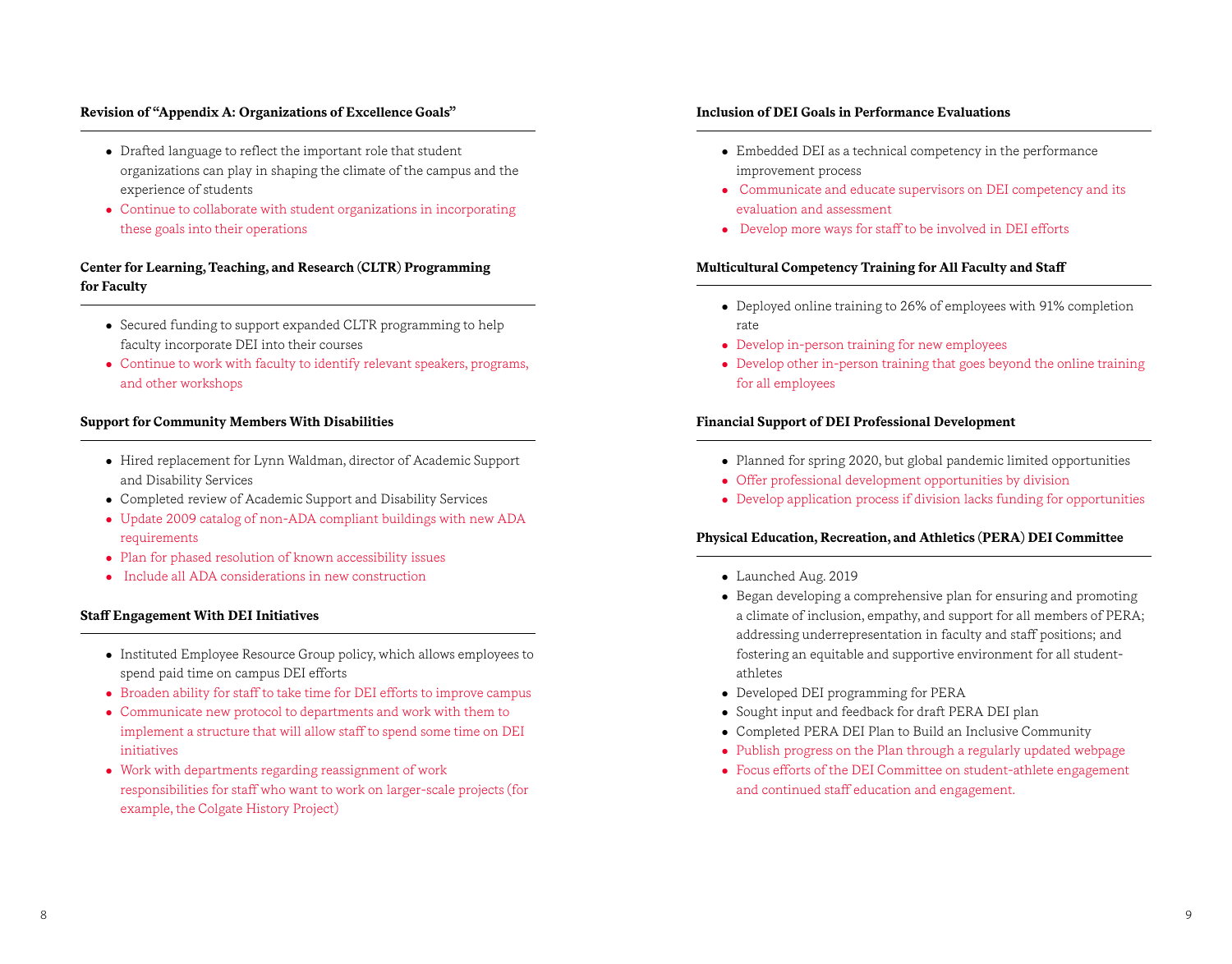### **Divisional DEI Goal Statements**

- In most departments, drafted initial DEI goal statements, which can be found after this status update
- Completed initial DEI goal statements from all departments
- Refine and revise statements and share across departments to create shared sense of vision

### **Exit Interviews**

- Developed an online exit survey tool for exiting staff
- Conduct robust staff exit interviews in consultation with the Staff Affirmative Action Oversight Committee Continue to refine the online exit survey tool for exiting staff
- Refine student exit interviews in order to better understand their reasons for leaving the University
- Research best practices for obtaining information from students who transfer or are seeking alternatives to Colgate

# **Alumni of Color Engagement**

- Created the Alumni of Color (AOC) Third-Century Endowed Fund to provide resources for programs that enable alumni and students of color to connect both on and off campus
- Raised \$91,263 toward the \$100,000 goal for the AOC Third-Century Endowed Fund
- Established a working budget for Mosaic and expanded its programming
- Develop more programming that brings alumni of color back to campus

# **SECTION II. Equity in the Student Experience**

Given the remarkable potential of every student admitted to Colgate, the University must ensure that every student has equal access to the opportunities afforded on this campus. This includes every academic track, various forms of University housing and dining, and desirable spaces for social hosting. Inequitable access undermines the University's goals of academic excellence and its sense of shared community.

## **Sexual Assault Prevention**

- Administered HEDS Sexual Assault Survey
- Shared survey results with appropriate offices
- Used quantitative data from the HEDS Sexual Assault Survey and the stories shared by survivors through various channels to develop programs for preventing sexual violence
- Analyzed survey data with Haven and the expanded Office of Equity and Diversity to develop programming options for the campus
- Strengthened Haven orientation for first-year and transfer students.
- Review Sexual Assault Response Team (SART) and Sexual and Intimate Partner Violence Committee (SIPVC) data and continue to refine programming based on data

# **Counseling Services**

- Continued to offer students online counseling sessions with counselors of color as the demand for such counselors exceeds Colgate staff availability
- Continued support of online counseling with counselors of color
- Increased accessibility to counseling services with outreach satellite hours
- Assess needs for more diverse counselors

# **PERA**

- Opened Raider of Color Connect Lounge for student-athletes of color
- Sent representatives (four administrators and three student-athletes) to Black Student-Athlete Summit
- Hosted conversations with coaches and student-athletes about racial injustice
- $\bullet$  Incorporated more diverse in-venue talent and features, including, but not limited to, emcees, half-time performances, and public address system reads
- Celebrated national holidays, such as Black History Month, throughout venues, on social media platforms, website, and other channels
- Developed ways for student-athletes to provide feedback regarding their experiences and facilitate better relationship-building with administrators through RealResponse reporting system implemented in Feb. 2021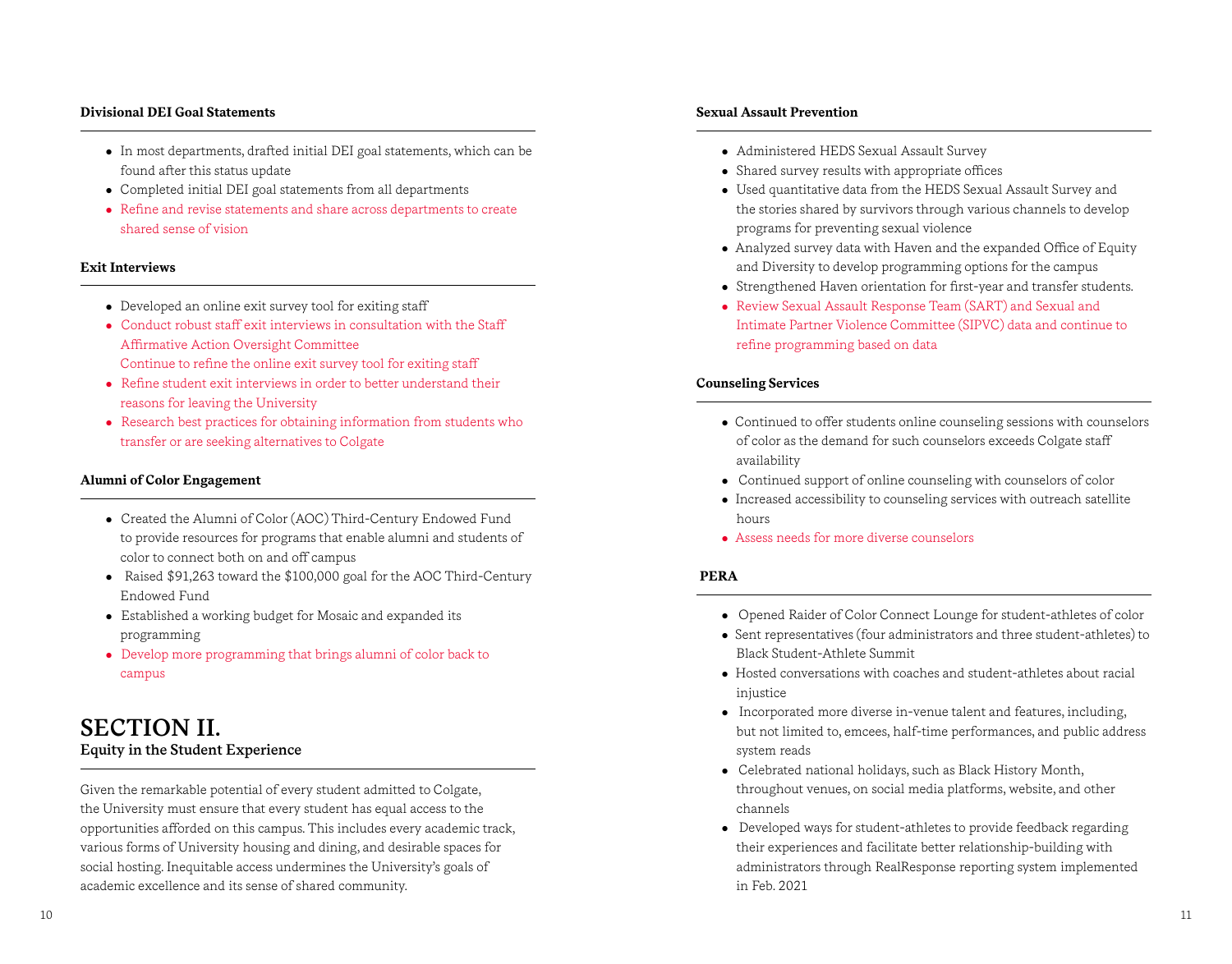- Conducted annual student-athlete experience surveys and exit interviews, with findings incorporated into coach evaluations
- Analyze student-athlete experience surveys
- Develop and implement an athletics marketing strategy that fosters an inclusive gameday experience at all competition venues

# **The Office of Residential Life**

- Expanded training and development opportunities to support all residential life community leaders (CLs) in building community among diverse students
- Provided year-round DEI training and programming for CLs in collaboration with campus partners such as ALANA, LGBTQ+ Initiatives, Center for Women Studies, Sustainability, and PERA
- Trained CLs and link staff together in order to foster better cohesion and similar skills
- Assess future initiatives that relate to the work of CLs and engage more systematically with them before adopting future proposals

# **The ALANA Cultural Center**

- Expanded programming designed to help students from historically underrepresented groups to thrive
- Appointed new director
- Developed new programming focused on anti-racism
- Provided programming and training to Greek Letter Organizations and other student organizations
- Continue to provide meaningful support to students and develop ways to improve support
- Continue to build bridges between ALANA, students with different identities and backgrounds, and other campus partners
- Strengthen alumni networking and connection with students

# **Emergency Student Aid**

- Raised \$104,000 in spendable funding for the OUS discretionary fund
- Established goal to increase fundraising activity for this fund (for either current-year spending or endowment)
- Continue to identify resources to endow the emergency student aid fund

• Continue yearly efforts to ensure that this fund has adequate resources to support the students who need support

# **Support for Undocumented and International Students**

- Created online resource materials for our international community (including faculty, students, and staff) as regulations have evolved
- Scheduled more time during the 2020–21 academic year with the immigration attorney who has supported campus community members in the past
- Continue to identify online resources for international and undocumented students

# **Educational/Disability Testing for Students of Limited Means**

- Piloted a subsidy system during the 2020-21 academic year on basis of challenges and financial need
- Continue pilot for another year and explore expansion of this subsidy system after assessing its impact

# **Engagement With Family Members of Limited Means**

- Wrote a parent guide from an equity perspective, including considerations for first-generation students and families and others who may be less familiar with terminology and experiences at a small, private liberal arts college
- Published for families and parents, especially for first-generation students, an online resource guide that provides information about support and resources for helping them navigate University processes as well as contacts for additional assistance
- Funded, through alumni generosity, the Graduate School Access Fund, which provided financial support for students of color and/or lowincome students with demonstrated need to apply to graduate and professional schools
- Continue to pursue funding for the Graduate School Access Fund
- Continue to fundraise for funds to support students in underpaid or unpaid summer experiences, such as internships, research projects, professionally-based coursework, or long-term service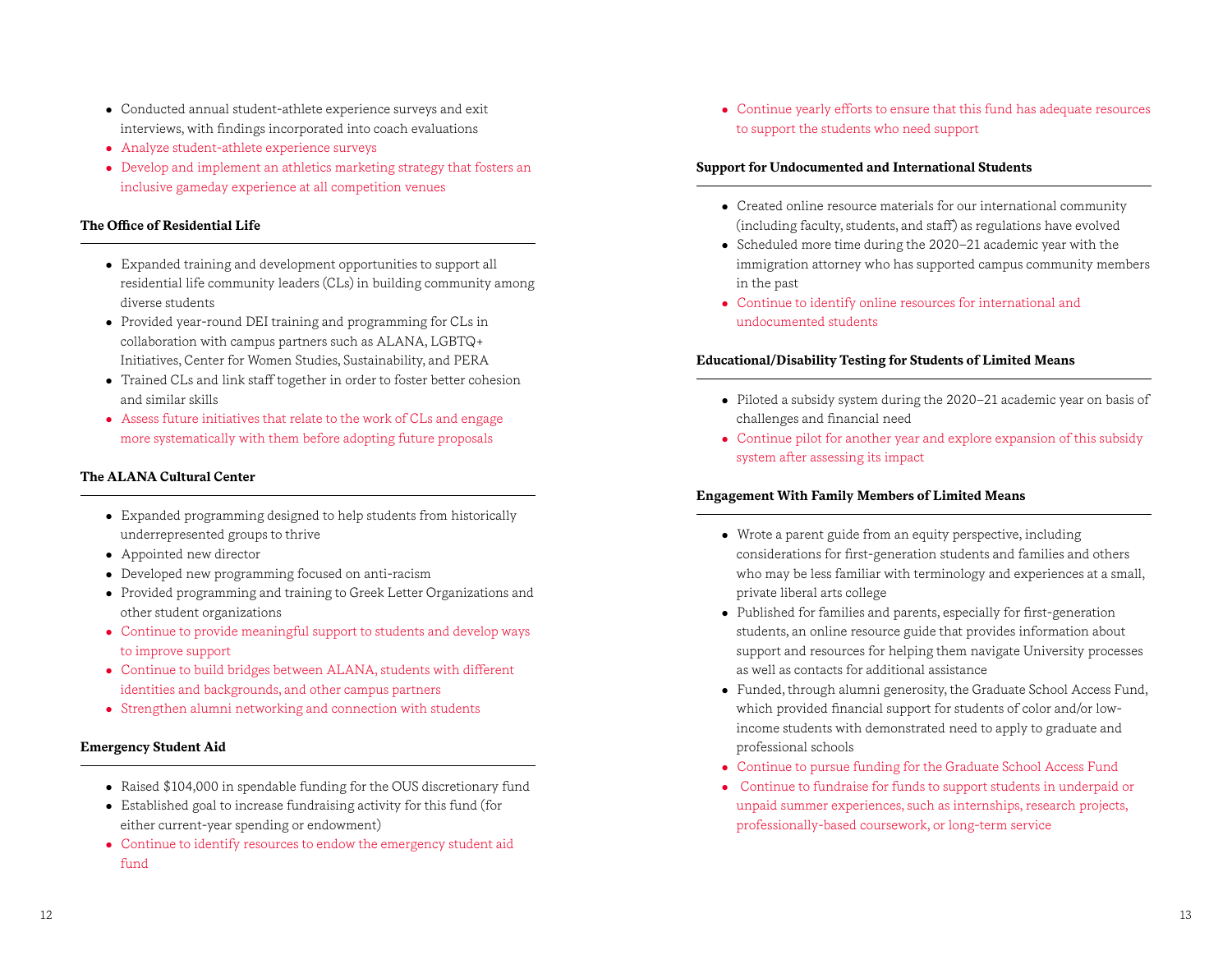### **Social Space**

- Created new social spaces in tents for all student organizations
- Developed new programming to provide student leaders with the tools to have difficult conversations and enhance inclusivity on campus
- Deployed CliftonStrengths tool with student leaders to provide them with a common language to use their natural talents and identities in order to foster belonging and celebrate each individual's uniqueness
- Continue planning for expanding social-space options available to all student groups, equal or superior in equipment and outfitting to the facilities now available
- Begin to use the Coop media room as a social space for events for the first-year and sophomore classes

# **Expansion of Financial Aid**

- Raised \$10.1M in endowment for financial aid
- Developed ambitious financial aid fundraising goals to increase Colgate's ability to offer admission to diverse students
- Announced the Colgate Commitment: tuition-free for students with an annual family income of \$80,000 or less; tuition at 5% of income, on average, for students with family income between \$80,000 and \$125,000; tuition at 10% of income, on average, for students with family income between \$125,000 and \$150,000, and no federal loans for students with family income under \$150,000 — Colgate has always met 100% of demonstrated financial need for all admitted students
- Continue to fundraise to endow the Colgate Commitment
- Analyze and identify further expansion of financial aid

# **SECTION III Diversification of Faculty and Staff**

Colgate continues to struggle to recruit a diverse faculty and staff. A lack of diversity in the University's employees can undermine students' sense that Colgate is a welcoming place for those from historically underrepresented groups. It can also hinder efforts to retain employees from these backgrounds. To the extent that students may more frequently turn to faculty and staff with whom they identify for support, this can also lead to an inequitable (and often unrecognized) load of labor on those faculty and staff.

### **Faculty Diversity**

- Hired 13 racially/ethnically underrepresented persons out of 34 tenure-stream searches since academic year 2017–18
- Joined Consortium for Faculty Diversity (CFD)
- Hired Jessica Davenport and Taryn Jordan as first CFD post-doctoral fellows
- Continue to build diverse pools of applicants for faculty positions
- Provide more training for division directors regarding strategically hiring faculty of color

#### **Staff Searches**

- Began enhanced review of all searches, requiring increased documentation for selection and more active engagement by search committee members
- Improved education and communication about the University's affirmative action obligations, the challenges we face in addressing underutilization, and also the divisions' responsibilities in regard to staff searches
- Created instructional materials based on inclusive hiring protocols developed by the Staff Affirmative Action Oversight Committee
- Developed and implemented bias training as part of the protocol for all searches
- Identified barriers to recruiting candidates from outside of a 20-mile radius of Hamilton for positions primarily recruiting from that area
- Piloted an apprenticeship program, which could expand the recruitment area by providing a pathway to more rewarding careers at Colgate
- Deploy bias training as part of the protocol for all searches
- Continue to establish partnerships with a variety of workforcedevelopment organizations in central New York, especially those organizations working with diverse populations and veterans
- Develop plans for departments with underutilization of staff from historically underrepresented groups
- Develop athletics-specific recruitment plan that builds robust and diverse pools, given the diversity of students that PERA serves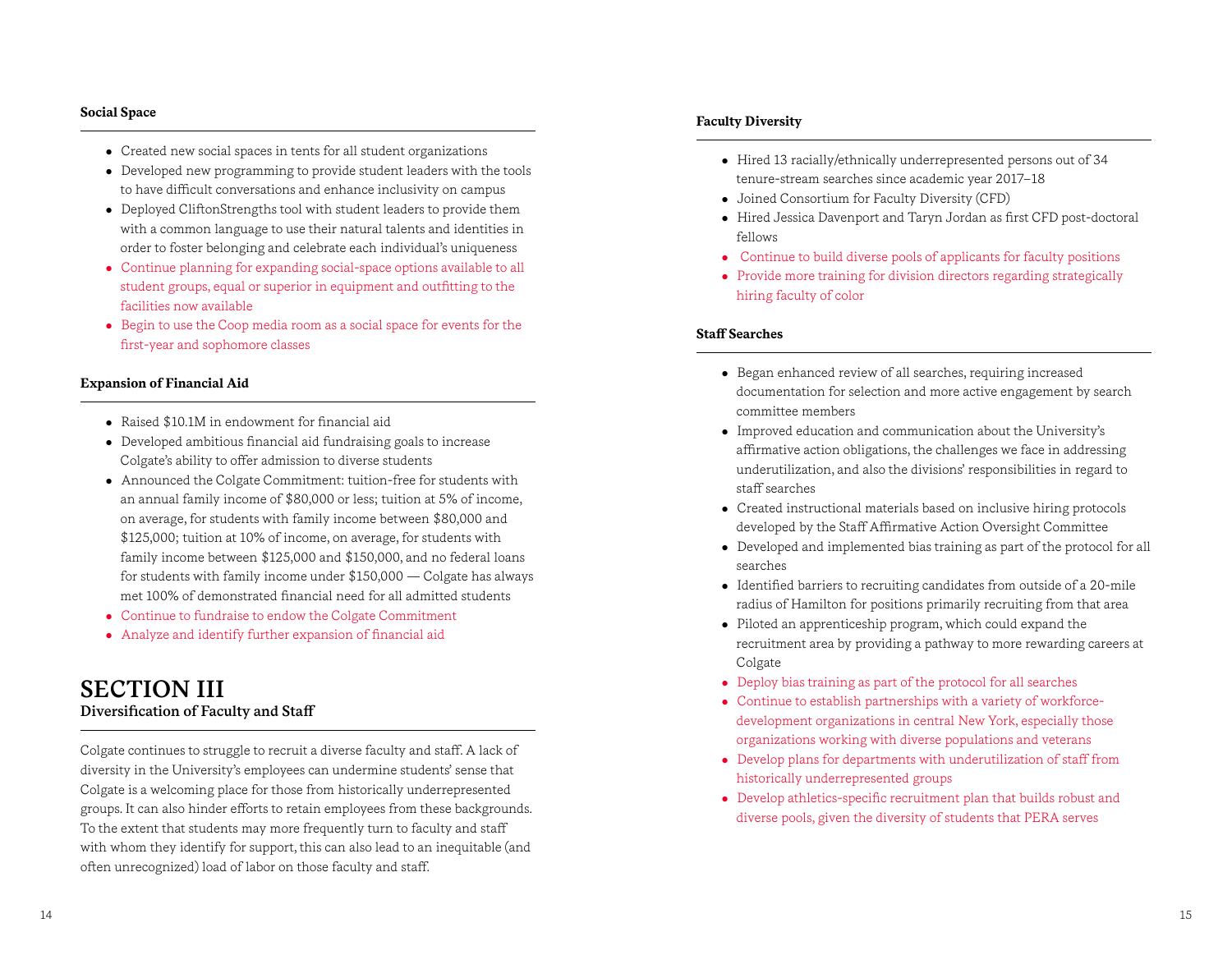### **Professional Development for Staff**

- Created professional development plans for employees in middlemanagement positions, especially women and people of color, to include intentional, personalized onboarding, clarity of role and expectations, and short-term Colgate career trajectory
- Developed a career pathways program to address the challenges that staff from historically underrepresented groups have often had in building longer-term careers at Colgate
- Pilot professional development plans for employees in middlemanagement positions, especially women and people of color
- Pilot the career pathways program to address the challenges that staff from historically underrepresented groups have often had in building longer-term careers at Colgate

# **SECTION IV Retention and Development of Diverse Faculty and Staff**

It is not enough for the University to recruit a diverse faculty and staff. It must also provide pathways for members of underrepresented groups (most notably, faculty and staff of color) to advance in their careers.

# **Faculty Initiatives**

- Joined National Center for Faculty Development and Diversity (NCFDD), which offers professional development, training, and mentoring for faculty members and postdocs
- Continue to communicate NCFDD benefit to faculty
- $\bullet$  Begin in-depth analysis of the retention of faculty of color in order to better understand the ways in which to better support their professional lives

# **Staff Initiatives**

- Began construction of Chenango Hill homes, which will expand the selection of available housing in Hamilton
- Develop enhanced guidelines for casual-wage hiring, to include careful consideration of whether these arrangement serve employees and the institution well
- Continue review of long-term casual wage positions to determine if they should be transformed into benefitted staff positions
- Create new employee status for long-term casual wage staff

### **Resources for New Mothers**

- Defined paid break time for new mothers who need to nurse or breast pump and provided a list of rooms suitable for lactation across campus as well as protocols for ensuring availability
- Via updated list of lactation locations, identified buildings that do not offer appropriate spaces as well as spaces available in nearby buildings
- Continue to work to broaden the list of options

# **SECTION V Campus Culture and Communication**

What we say matters. In addition to ensuring that the University's policies are equitable through regular review, University communications, both internal and external, should reflect our commitment to inclusivity and equity. Every employee should be well-prepared for supporting the University's mission of living and learning in a diverse community and should understand this is crucial for their work at Colgate.

# **Bias Incident Log**

- Drafted bias incident log for the purpose of recording, without any personally identifiable information, a descriptive summary of biasrelated incidents on campus
- Deploy bias incident log and introduce it to the Colgate community

# **Assessment of Campus Climate**

- Approved the addition of 11 DEI-related questions to the senior survey, which will be administered every three years
- Developed and delivered annual harassment training for all employees
- Considered two additional question sets for rotating senior survey use
- Administer the HEDS DEI Campus Climate survey to faculty, staff, and students
- Review and assess impact of campuswide programming and events designed to support inclusiveness and cultural competency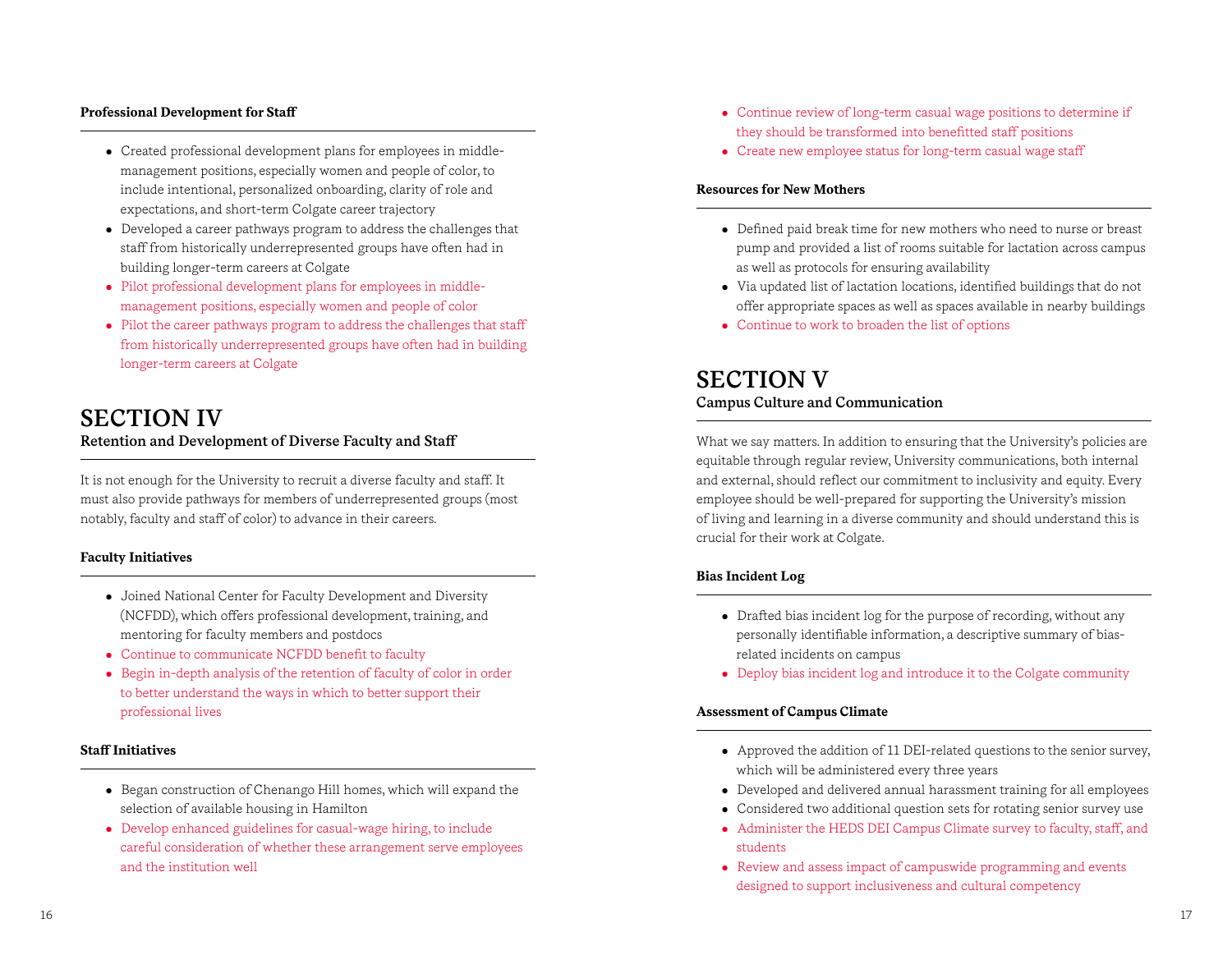# **Student Life**

- Convened DEI working group for Greek Life, orientation, and Colgate Conversations
- Surveyed all fraternity and sorority members regarding DEI efforts for students
- Established the Mat at Parker Commons as a popular social space for a diverse range of student organizations
- $\bullet$  Established a food security working group in response to the Class of 2019 senior survey results
- Expanded satellite hours for Counseling and Psychological Services to include Office of Undergraduate Scholars (OUS)
- Identified and created a dedicated Muslim prayer space on lower campus
- Implemented new Class of 2024 orientation programming with focused programs on DEI issues
- Removed costs associated with primary recruitment for fraternities and sororities
- Trained all members of all eight fraternities and sororities on implicit bias prior to primary recruitment period and participated in History of Racism in Greek Life program
- Added DEI chairs to leadership of all eight Greek Letter organizations and required each chapter to complete a DEI action plan with help from an outside DEI consultant
- Partnered with the National Black MBA Association's New York chapter to offer membership in the organization at no cost to students
- Completed external review of CLSI
- Secured funding for the Office of the Chaplains to support minority religious groups during their high holidays
- $\bullet$  Hired a part-time Muslim chaplain
- Renovated Interfaith House to include a kosher kitchen, Muslim prayer room, and wudu (foot washing station)
- Created new student position to oversee programming at the Brown Commons/Interfaith social house and assist in fostering an environment of learning and inclusion
- Prepared for revision of Student Organization Relationship Statement to expand "Appendix A: Organizations of Excellence Goals," by conducting virtual listening tour with students who belong to a variety of student organizations, including Links, Student Government Association, international students, religious student organizations,

CLs, COVE groups, fraternities, sororities, SOMAC, LGBTQ+ students, ALANA subgroups, and Senior Honor Society

- Trained BAC in implicit bias to reduce the impact of bias in decision making regarding funding allocations to student groups
- Fostered collaboration between four Residential Commons and faculty members for DEI programming
- Explored allowing trans and nonbinary students the ability to use their legal name on their diplomas rather than their birth name
- Revised and updated Safe Zone Training
- Expanded programming to increase awareness of LGBTQ+ issues across campus
- Created Colgate Pride, an employee resource group to promote an inclusive community for LGBTQ+ employees
- Conducted a comprehensive gender-equity review of programs in PERA
- Analyze results from Greek Life survey and develop suggestions based on that survey
- Implement Office of Fraternity and Sorority Advising Excellence Program, which includes a mandatory chapter focus area on DEI
- Assess and consider recommendations from external review of CLSI
- Continue to review and implement best practices or more inclusive practices that were identified in 2019 external review of counseling and psychological services
- Increase support of LGBTQ+ athletics community through improvement of department's Athletic Equality Index
- Continue to establish and implement a process for intermediate reviews of Title IX requirements
- Collaborate with campus Title IX coordinator in order to revew, asses, and potentially establish a system and procedures to meet existing and new requirements of the NCAA Board of Governors Policy on Campus Sexual Violence

# **University Communications**

- Launched new website that exceeds accessibility standards while more accurately reflecting diversity at Colgate and the University's DEI commitment
- Developed a repository of resources reflective of the strongest diversity and inclusion work being done today on college campuses and elsewhere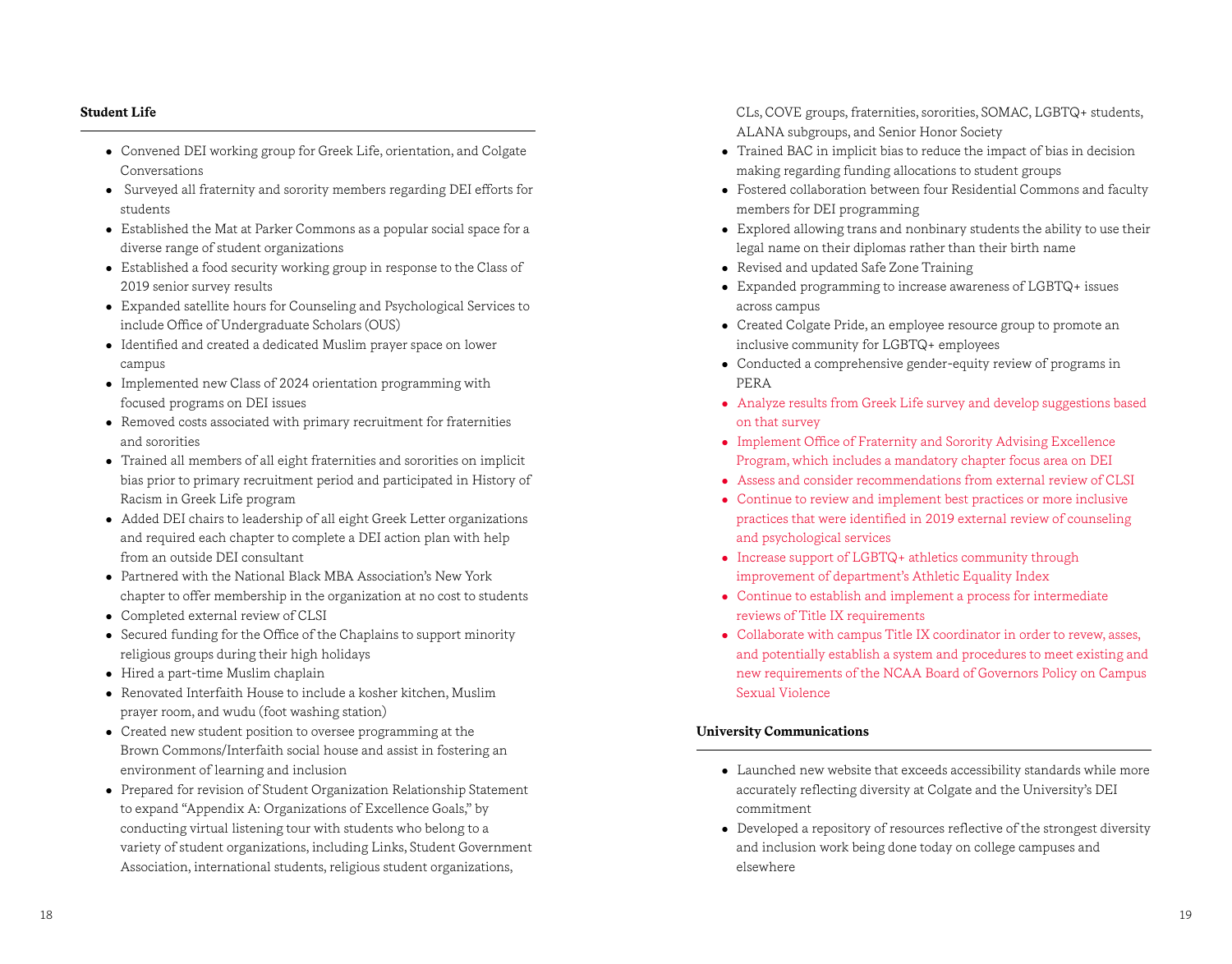• Continue to work on making all online content fully accessible

# **Campus and Operations**

- Adjusted University purchases toward a more competitive bid process
- Provided free menstrual products in bathrooms around campus
- Published an online map of gender-inclusive restroom facilities across campus
- Continue the practice of installing gender-inclusive restrooms in new buildings
- Analyze recent requests for accommodations in order to understand departmental fiscal concerns and plan for more centralized response
- Continue to compile resources for purchasers across campus to assist them in identifying, considering, and using minority- and womenowned businesses

# **Alumni Engagement**

- Created the Alumni of Color (AOC) Third-Century Endowed Fund to provide resources for programs that enable alumni and students of color to connect both on and off campus
- Compiled demographic data regarding alumni participation to better understand current levels of engagement in alumni programming and giving (as an important marker of engagement with the University)
- Secured a \$250K gift to establish a presidential discretionary fund for DEI initiatives
- Established the Tom and Liz Brackett Endowed Fund for Diversity, Equity, and Inclusion in Computer Science with an initial gift of just over \$1M to advance the goals of DEI in computer science, including the creation of academic opportunities and removal of obstacles for underrepresented students and support for faculty members seeking to develop programs for Colgate that will deepen underrepresented students' exposure to the discipline
- Raised more than \$110k for the Alumni of Color (AOC) Third-Century Endowed Fund
- Hosted several events for underrepresented populations, including a holiday gathering for alumni of color, a panel on "The History of BIPOC LGBTQ Alumni at Colgate, 1960-1990", "Drag 101" webinar,

and a celebration of diversity during 50 Years of Coeducation

- Mailed DEI plan and outline of University's DEI efforts to 3,000 alumni of color
- Began benchmarking the diversity of the class gift committee volunteers
- <sup>l</sup> Revised Alumni Council bylaws to add an officer position to chair DEI Committee, which addresses alumni representation on the Alumni Council and supports the University's efforts to create a more inclusive and supportive environment for all
- Identify and invite Colgate alumni of color holding PhDs to engage with Colgate's campus community through lectures and visits
- $\bullet$  Increase the diversity of gift committee volunteers using benchmarking data collected last year
- Expand connections between LGBTQ+ alumni and students
- Conduct an external review of alumni LGBTQ+ initiatives

# **SECTION VI Responsiveness**

To the extent that the challenges of living in a diverse community will continue to be felt keenly by members of our campus community, Colgate must do a better job of responding with commitment and compassion when failures of equity and inclusion do harm to community members. This will require not only better support for those employees who already play this role, but also an exploration of new models that can undermine the current sense, so often expressed, that the University is incapable of responding well to such harms. Students, faculty, and staff must also have access to avenues that allow them to express their concerns without fear of retaliation or loss of control.

# **Students**

- Solicited student input on CDO search
- Trained all CLs about revisions to Title XI and explained the roles and expectations of CLs with respect to sexual assault and sexual violence
- Assign appropriate Cabinet member to work with student affinity groups until vice president for equity and inclusion arrives on campus
- Arrange conversations with affinity groups with appropriate Cabinet members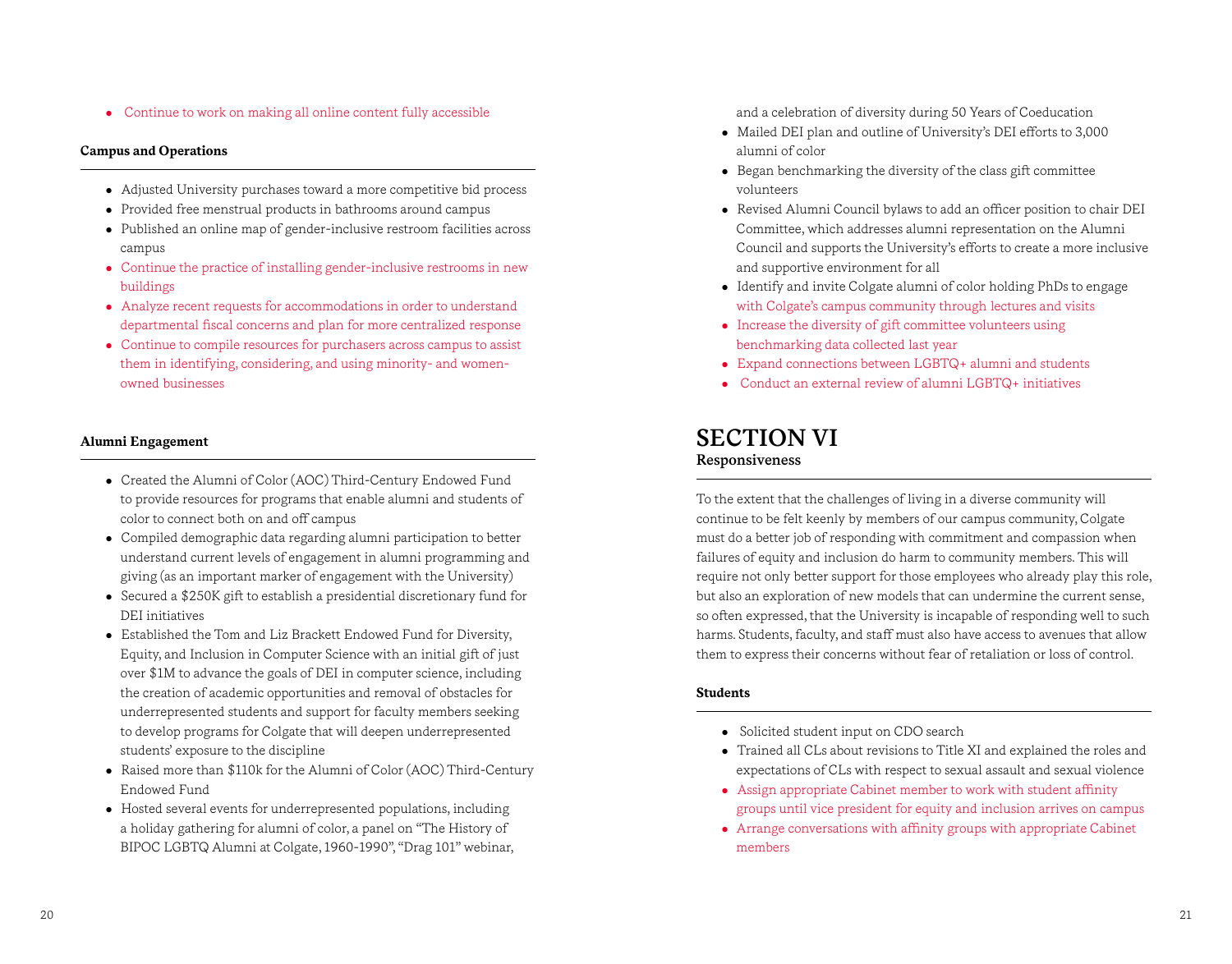### **Faculty and Staff**

- Completed external review of Equity Grievance Process (EGP)
- Revised policy with enriched options for responding to incidents and expansion of possibilities for restoration and meaningful resolution
- Identified and publicized avenues of response for members of the community who experience bias but do not wish to immediately avail themselves of the EGP
- Plan tabletop exercises akin to those conducted by the Emergency Operations Center with the goal of rapidly responding when bias incidents are reported
- Identify and provide resources and support for PERA staff who frequently serve as advocates and/or safe haven for student-athletes of color

# **MOVING FORWARD**

On Oct. 4, 2021, Colgate welcomed Renee Madison as its vice president for equity and inclusion and member of President Casey's Cabinet. Born and raised in the midwest, she is from a small family that encouraged curiosity and learning. From an early age, Renee engaged in spirited conversations with family and friends about life, culture, and society. She went on to earn her bachelor of arts in sociology from DePauw University and her Juris Doctor from IU Robert H. McKinney School of Law. Renee's liberal arts education fueled her curiosity and passion to make a difference in her community. After graduating from law school, Renee served the City of Indianapolis as a domestic violence prosecutor. She then transitioned to the National Collegiate Athletics Association in the enforcement division. Renee joined the President's Cabinet at DePauw University to serve as senior advisor to the president for diversity and compliance, also serving as the Title IX coordinator and chief human resources officer. After leaving DePauw, Renee joined the mayor's Cabinet in Indianapolis to serve as the chief human resources officer for the City of Indianapolis and Marion County, overseeing the strategic leadership and operations of the team that supports the 7,500 employees of the City of Indianapolis and Marion County.

While the addition of a new leader to oversee the University's DEI efforts is pivotal and transformative for Colgate, the expansiveness of this update demonstrates that this work cannot rely solely on the arrival of the vice president for equity and inclusion. DEI is an institution-wide commitment that requires the contributions and engagement of every division, department, program, faculty and staff member, and student.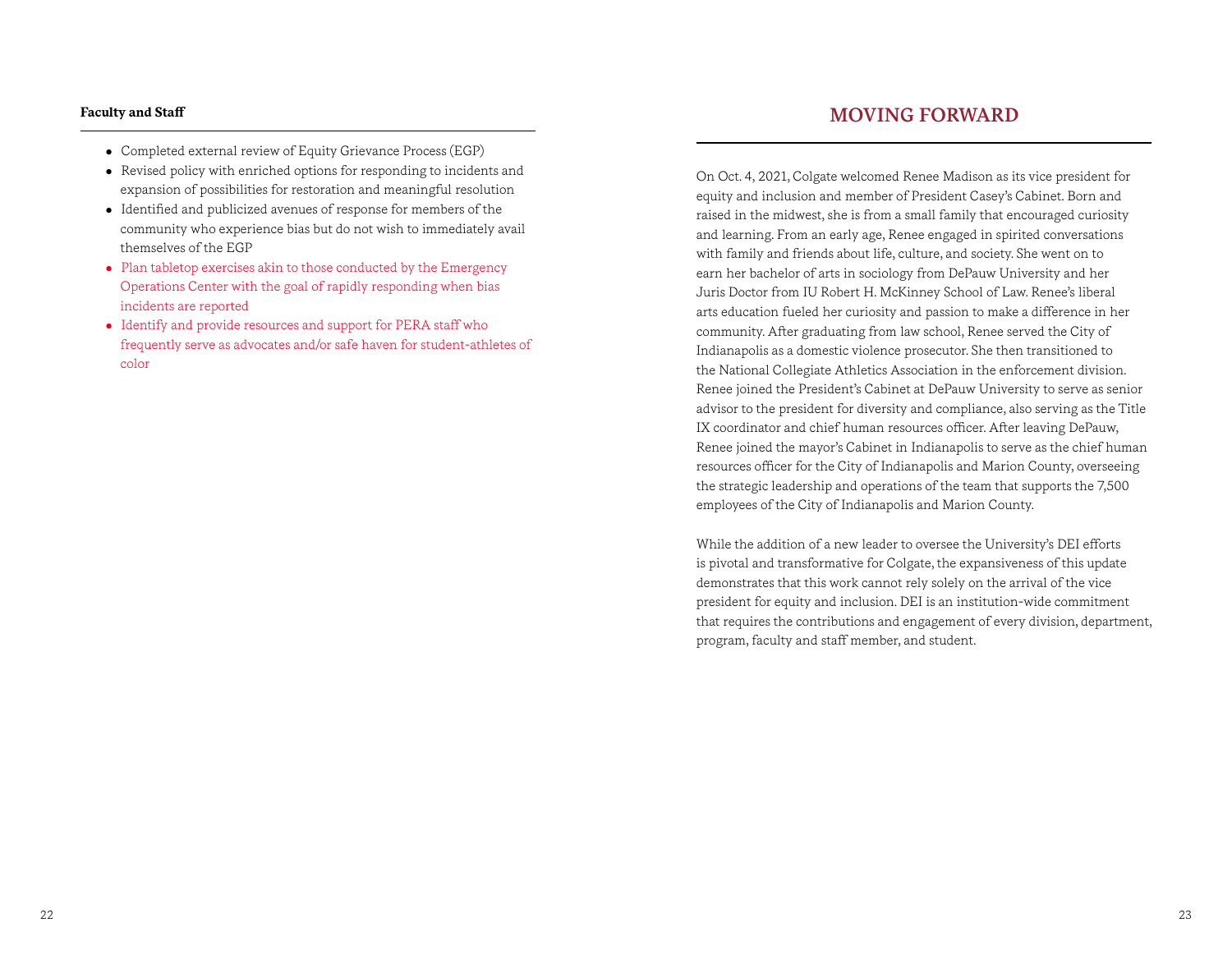# **DIVISIONAL DIVERSITY, EQUITY, AND INCLUSION STATEMENTS**

### **Admission**

The Office of Admission at Colgate University is dedicated to fostering relationships between prospective students, our office, and Colgate community members. Our community welcomes people from all different locations, backgrounds, identities, and ideologies. We establish a welcome, supportive environment and maintain a commitment to customer service while also pursuing equity and inclusion. We counsel prospective students and their families about the admission process to give an honest and accurate representation of the Colgate experience. As a team, we are united in these goals, and we take pride in an ethical approach to admission, holding ourselves and one another accountable; recognizing when change is needed, we strive to grow and improve upon our mission.

#### **Communications**

The Office of Communications plays a distinctive part in Colgate's efforts to advance diversity, equity, and inclusion. As communicators working on behalf of this community, we embrace the opportunity to inform the broadest possible audience on details, achievements, and challenges surrounding the University's DEI Plan. Moving forward, we will redouble our efforts to widen that audience and enhance the accessibility of all University messaging. We will ensure that Colgate.edu reflects the University's philosophy on DEI. We will speak directly to families with limited means, engage with the University, and aid in admission efforts to expand the diversity of Colgate's applicant pool. Within our own office, as we pursue this important work, we will increase the number of minority and women-owned businesses we hire, explore partnerships with national organizations that support underrepresented professionals, and join campus groups that advance DEI initiatives.

# **Dean of the College**

The Office of the Dean of the College recognizes and appreciates the unique talents and contributions of each individual with whom we work. The division encourages ongoing diversity education and expects our staff members to approach this endeavor with a sense of open-mindedness and willingness to experience the unfamiliar with respectful communication. We facilitate exploration, learning, and understanding of identity development and social justice issues, resulting in an inclusive and supportive community, where each voice is heard and valued.

# **Dean of the Faculty/Provost**

The Office of the Dean of the Faculty understands that a demonstrated commitment to diversity, equity, and inclusion requires intrepid strategies and a bold vision. It is a unique division, consisting of faculty and staff members who value the interrogation of ideas while adhering to values of diverse perspectives, identities, and qualities. Upholding the University's intellectual mission and living out its distinctiveness necessitates a judicious approach to the academic curriculum and student development, faculty and staff hiring, sustainability and world care, and the safeguarding of our collective principles of equity, integrity, and excellence.

### **Finance and Administration**

The Division of Finance and Administration is committed to supporting Colgate's diversity, equity, and inclusion efforts. The division contributes to this work in many ways, including by: ensuring that the University has adequate resources for its inclusive programs and initiatives, both today and for future generations; enhancing the inclusiveness of the processes through which employees are hired; and helping to maintain and develop the campus to make it more accessible to every member of the campus community.

### **Advancement**

The Division of Institutional Advancement is dedicated to fostering lifelong connections between alumni and the University and supporting opportunities for engagement for all alumni. We direct the benefits of alumni voices, participation, volunteer service, and financial assistance to support the University's educational mission and its students, faculty, and staff. We are committed to creating a climate that ensures the staff members of the division are welcoming and supportive of all alumni, regardless of their backgrounds and identities. We embrace the University's Third-Century Plan and the DEI Plan; will structure and implement special initiatives and programs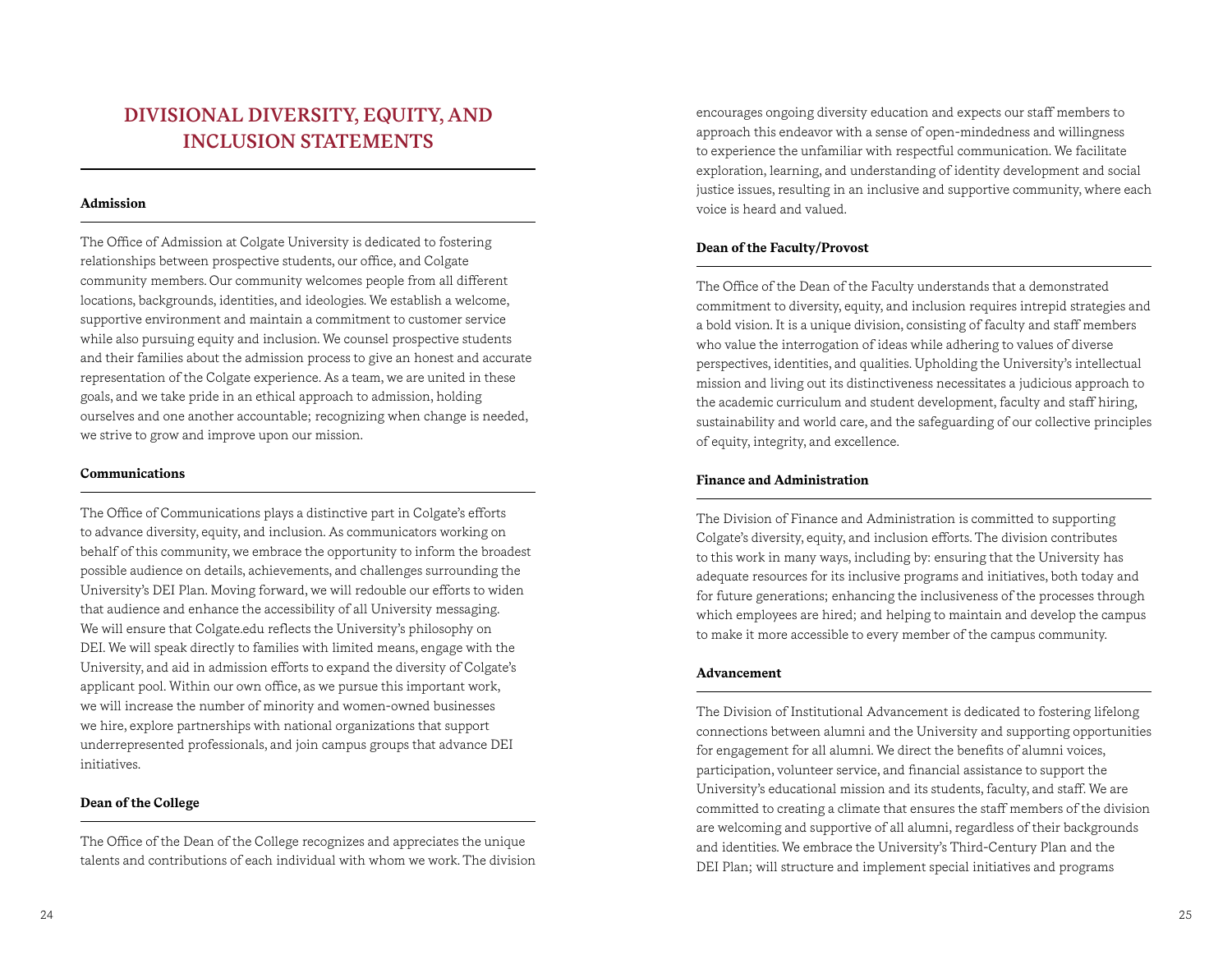that engage and support the University's alumni of color; and develop the appropriate engagement and communication strategies that connect them to one another, fellow alumni, and the campus community.

# **Physical Education, Recreation, and Athletics**

**VISION:** To be an inclusive community of competitive excellence

**Inclusive:** We seek to be a welcoming and diverse association of students, professionals, alumni, and fans in which all people are treated equitably and respectfully, and can contribute fully to our success.

**Community:** We share common goals, we affirm open communication and civility, we honor the sacredness of each person, we accept responsibility to act for the common good, we care for and serve one another, and we honor our history while celebrating our evolution.

**Competitive Excellence:** We strive to consistently perform at the upper range of our potential, to get better every day with a goal to win - to win in competition, in the classroom, in the community and in the lives of every member of the Colgate Community.

**VIRTUES:** Our virtues are lived values - we are at our best when we are:

- Thoughtful Careful, reasoned, inclusive, action
- $\bullet$  Driven Relentless, energetic, focused pursuit of courageous goals
- $\bullet$  Enthusiastic Passionate, positive, fun presence
- Cohesive Close-knit, collaborative, consistent teamwork
- Bold Creative, resourceful, fearless winners

# **DEI UPDATES FROM DIVISIONS AND DEPARTMENTS**

Colgate's administrative divisions were encouraged to develop their own strategies and initiatives for strengthening equity and inclusion in alignment with the philosophy laid out in the *Third-Century Plan* and the *Plan for Diversity, Equity, and Inclusion*. Some of the details of these efforts are included here to give a sense of the ways in which this work is moving forward beyond the initiatives reported above. This is by no means an exhaustive list of efforts taking place in departments across the University, but it does give a sense of the variety of ways in which departments are working to make DEI an integral part of their work.

# **DEI Trainings Across the Divisions**

Since the November 2019 publication of the DEI Plan, there has been a significant increase in training aimed at Colgate employees, as departments sought to prepare themselves to contribute to the high-level goals laid out in the plan. Some of these training activities are listed below:

- In advancement, the Advancement Leadership Group provided quality programming to the division on a consistent, ongoing basis in FY21. This prioritization of programming underscored the importance of the DEI Plan to the University and to the advancement division. A summary of programming offered during FY21 includes:
	- Three-part workshop with Cornell Verdeja-Woodson, founder and CEO of bravetrainings, focused on building a culture of belonging and unpacking unconscious bias in the workplace and hiring process
	- Identities 101 workshop with on-campus presenters
	- Two required sessions: the Non-Discrimination/Anti- Harrassment Roadshow and Affirmative Action/Equal Employment Opportunity Roadshow
- The Office of the Dean of the College participated in a division wide professional development session in Nov. 2020 utilizing the CliftonStrengths to develop diversity and inclusion efforts. Ella Washington, a national expert on DEI efforts using strengths-based research and former Gallup employee, was invited to deliver this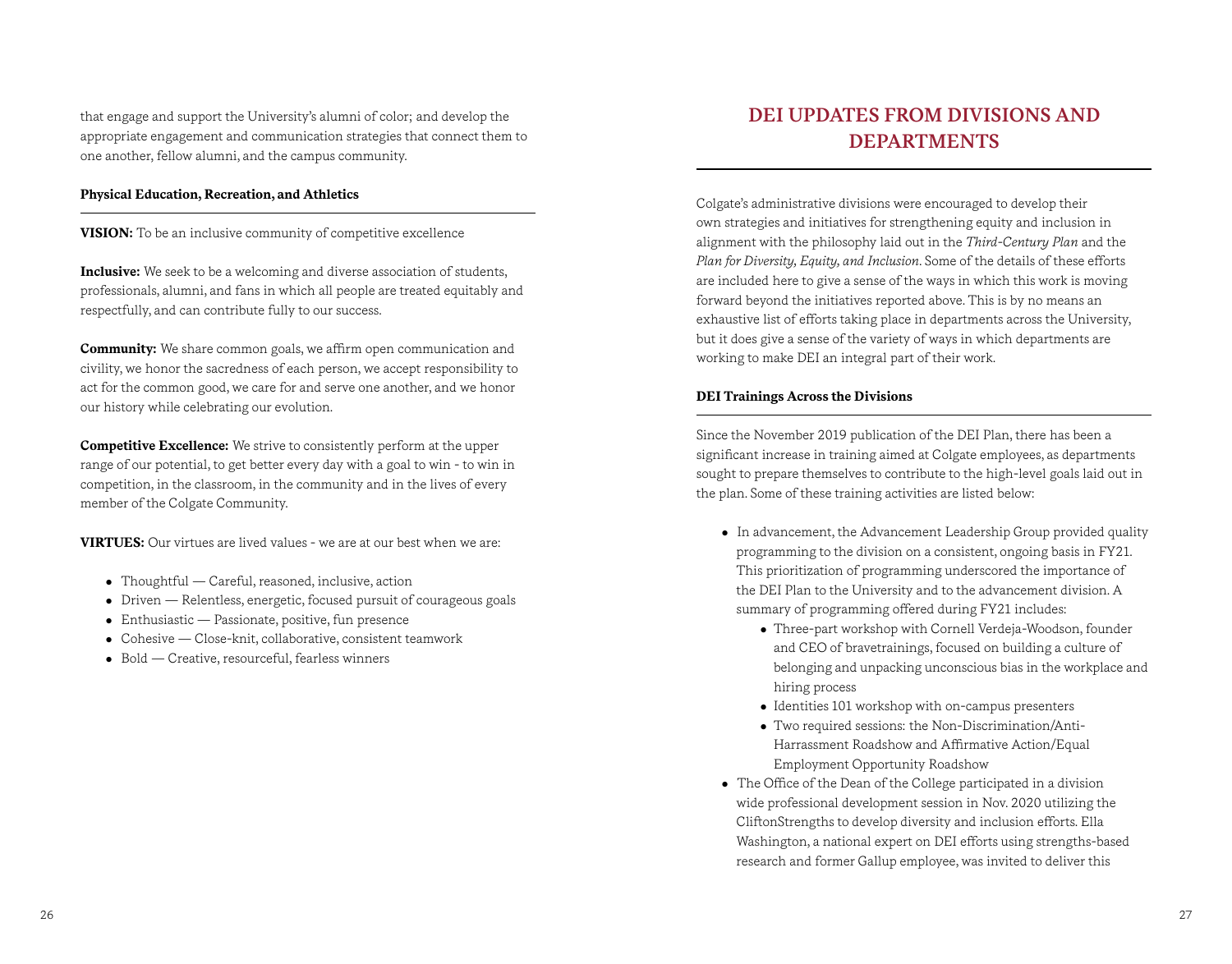professional development session to more than 80 dean of the college staff members.

- The dean of the college division made it explicit that each staff member must have at least one individual goal as part of their performance development plan connected to DEI professional development. All departments within the division are expected to have at least one departmental goal related to DEI work and to report these during their annual review submission process.
- The campus safety, environmental health and safety, and emergency management staff played significant roles in the Office of the Dean of the College diversity, equity, and inclusion planning and working groups, with special focus in foundational structure, equity in student experience, campus culture and communications, and responsiveness. As in previous years, campus safety had staff members on the Bias Response Team and Inter-Group Dialogues Initiatives Council. Additionally, campus safety staff were active participants in DEI-related brown bags, Colgate Conversations, and professional development opportunities throughout the year. The campus safety, environmental health and safety, and emergency management staff also all completed a month long DEI training series, which included topics such as diversity and inclusivity awareness, managing bias, building a supportive community, and taking action to bridge community, and diversity and identity in disabilities.
- The Career Services team engaged in mont hly DEI professional development workshops in the fall of 2020 to increase awareness and capacity within the team to better support students who may experience greater barriers to career success.

# **Counseling/Haven**

- DEI topics were the focus of professional development for the Counseling and Psychological Services staff this academic year. Examples include participating in the antiracism book group *Me and White Supremacy* by Layla Saad, other book group participation, and WoLF series
- Foundations of DEI Structure, programs of inclusive communication: co-facilitated an antiracism group for students with member of the administrative deans staff
- Foundations of DEI Structure, ongoing student-focused areas of activity: in process of making *Yes Means Yes* more inclusive and sessions focused on queer trans people of color

• Improving accessibility of mental health care for marginalized students: ALANA programming and outreach to First@Colgate program participants, OUS RACs, OUS scholars, IOSS orientation, CLs, links, athletes

# **COVE**

- COVE staff partnered with Dart Colegrove Residential Commons and the ALANA Cultural Center to facilitate a "Voter Access and Suppression Panel" and follow-up discussion with faculty, staff, and students in Oct. 2020 as part of civic engagement work around the 2020 elections.
- COVE staff attended Dean of Students Dorsey Spencer's workshop, "Developing Your Plan for Anti-Racism," during the fall 2020 semester.
- All COVE staff participated in the United Way of Greater Rochester's 21-day Racial Equity Challenge, learning, reflecting, and discussing a wide range of issues in October and November of 2020.

# **The Office of the Chaplains**

- Chaplains office programming —religious services, lunch and lecture series, religious holiday observances, etc. — exemplifies the importance of DEI work.
- The Heretics Club's summer and fall series focused on the role between race and religion, discussing how people have been impacted by this relationship.
- University Church has continued to invite a diverse group of guest presenters to speak at Sunday services. The increased representation helps the Chaplains connect with students from marginalized groups and provides them with a more familiar worship experience.

# **Student Health Service (SHS)**

• The SHS staff continues to participate on committees and in professional development programs involving issues of diversity, equity, and inclusion as well as specific programs devoted to underrepresented groups in society. These contribute to the SHS staff growth in awareness, understanding, knowledge, and skills related to DEI clinical practices. These include programs sponsored on campus and through regional and national organizations, such as Diversity: Inclusion in the Modern Workplace; Strengths-Based Development and Teaming in support of DEI Goals; Can We Improve Medical Racism?; COVID-19: Healthcare Disparities; Questions and Answers for Healthy Skin of Color; Eating Disorders Among Diverse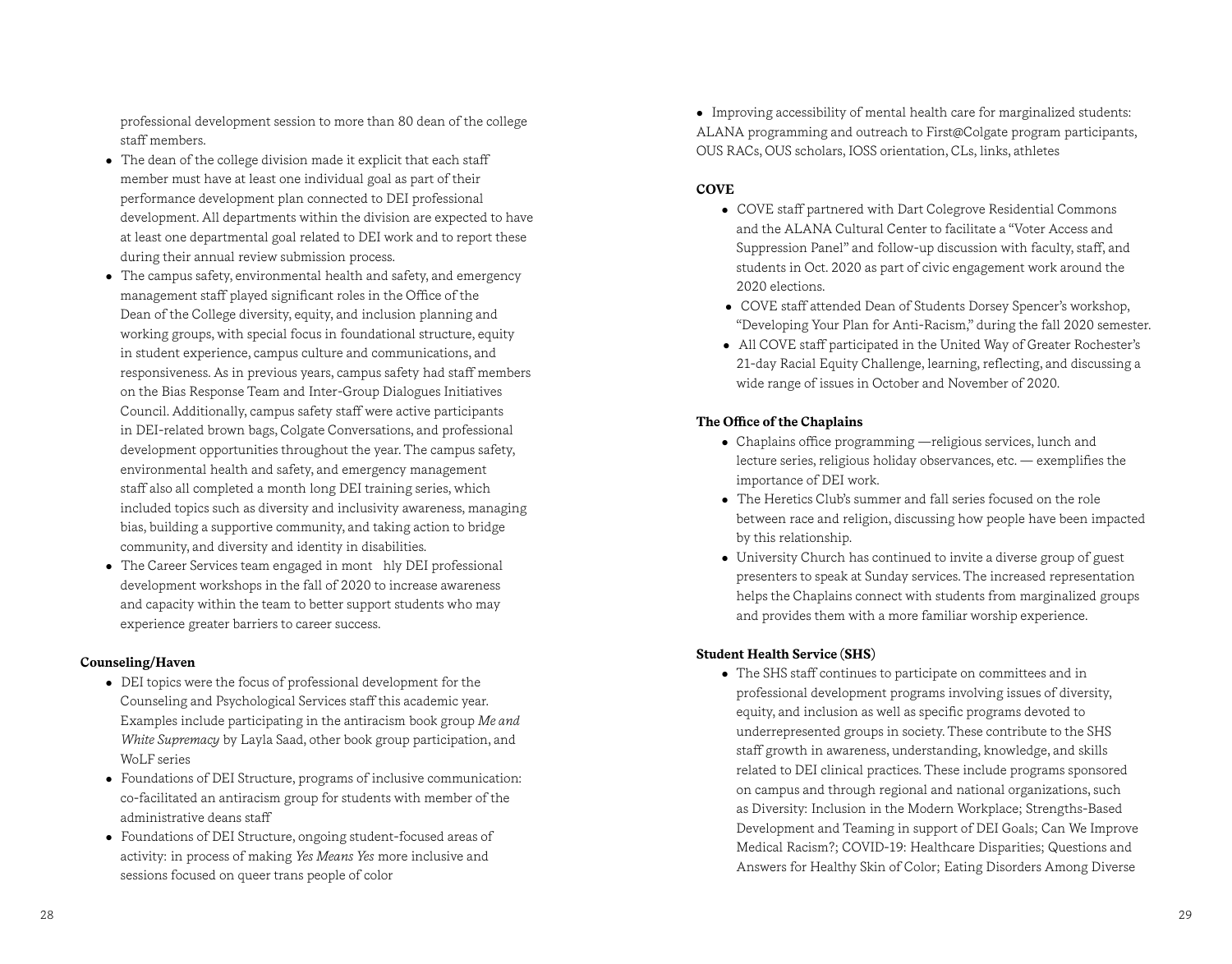Populations; White Privilege in Sports (Jen Fry Workshops sponsored by the Department of Athletics); DoC Workshop on Disability Issues; Drag 101 (Colgate Alumni); History of LGBTQ Black, Indigenous, and People of Color (BIPOC) at Colgate (1960–1990); and Safe Zone training.

#### **Faculty Hiring and Recruitment Efforts**

DEI work in faculty recruitment and hiring is a long game. It involves educating departments and programs about how to run inclusive and equitable searches, making sure more and more of the faculty understand DEI issues in faculty hiring (rather than having just a few faculty acting as 'DEI police'), and encouraging innovative thinking from search committees.

Looking at the hires made this year, these efforts to deploy new hiring strategies are paying off. Both English and economics used the 'simultaneous offer' strategy. PBSC honed in on candidates whose teaching/mentoring skills and experiences would advance DEI issues in the STEM context. The careful work last year in selecting and mentoring CFD fellows resulted in one program (WMST) and one department (religion) developing successful proposals for targeted tenure-stream hires. Given the University's ongoing efforts to address underutilization and increase the demographic diversity of the faculty, these are important outcomes.

Going forward, the PDOF division has identified areas in which to focus next efforts. One area is attending to the intersection of demographics and discipline with attention to diversifying in fields where it is more difficult. The DAC also must engage in careful thinking about the inequities introduced and exacerbated by the pandemic. For example, there is growing evidence that the pandemic has had a disparate impact on women and BIPOC scholars. Female applicants in coming years are likely to look less productive in their research output compared to male peers. Colgate's approaches to hiring and reviewing these cohorts will require careful strategizing to avoid replicating inequitable patterns. Finally, the University cannot let up on its commitment. Expanding the hiring toolkit, carefully assessing the operation of the promotion and tenure system, doing meaningful retention analysis, and acting on the results of that analysis will all help move us toward the vision for the Colgate faculty articulated in the *Third Century Plan*.

# **University Museums**

The University Museums kicked off their strategic planning process with a program by the Posse Foundation, during which the team learned a series of tools for inclusive dialogue. A commitment to DEI is being incorporated into all of the top-level goals for this emerging plan. The revised draft mission statements for both the Longyear and the Picker contain language that explicitly identify DEI as integral to the missions. Following the lead of the museum profession, the strategic goals reference DEAI, to incorporate accessibility concerns for disabled individuals.

#### **Information Technology Services**

ITS has been enthusiastic and thoughtful about deploying new strategies in their hiring toolkits with the goal of eliminating or minimizing language that may keep someone from applying. ITS used an approach described in the book *The Better Allies* Approach to Hiring and included this statement in the position description for the IT support Specialist position: "We'd love to hear from you — even if you do not meet 100% of the preferred/desired qualifications." At least one applicant in the first round stated that they were not going to apply until they read that sentence. Similarly, Chapel House revised the job description for their student workers to focus on emotional qualities as opposed to skills and experiences that tend to favor students from privileged backgrounds. Chapel House also created a robust in-house training program to ensure success for these students hired on their potential.

ITS has been a divisional leader in employing new strategies around inclusive hiring practices. Many of their initiatives are laying the groundwork for a divisional plan for hiring and recruitment. Some highlights include: all ITS candidates are required to include a diversity statement with their application explaining their experiences, contributions, and/or commitments to diversity, equity, and inclusion; all search committees are led by two cochairs to ensure shared management of the search process and provide a professional development opportunity to additional staff members in ITS; ITS partnered with OED to host a workshop for ITS search committees and other campus partners called "Task-Irrelevant Cognition | Challenges to Effective Evaluation"; ITS expanded the reach for position advertisements and targeted recruitment for underrepresented populations (e.g., Women in IT Community Group); and ITS developed a virtual search process that is being presented at local and regional conferences.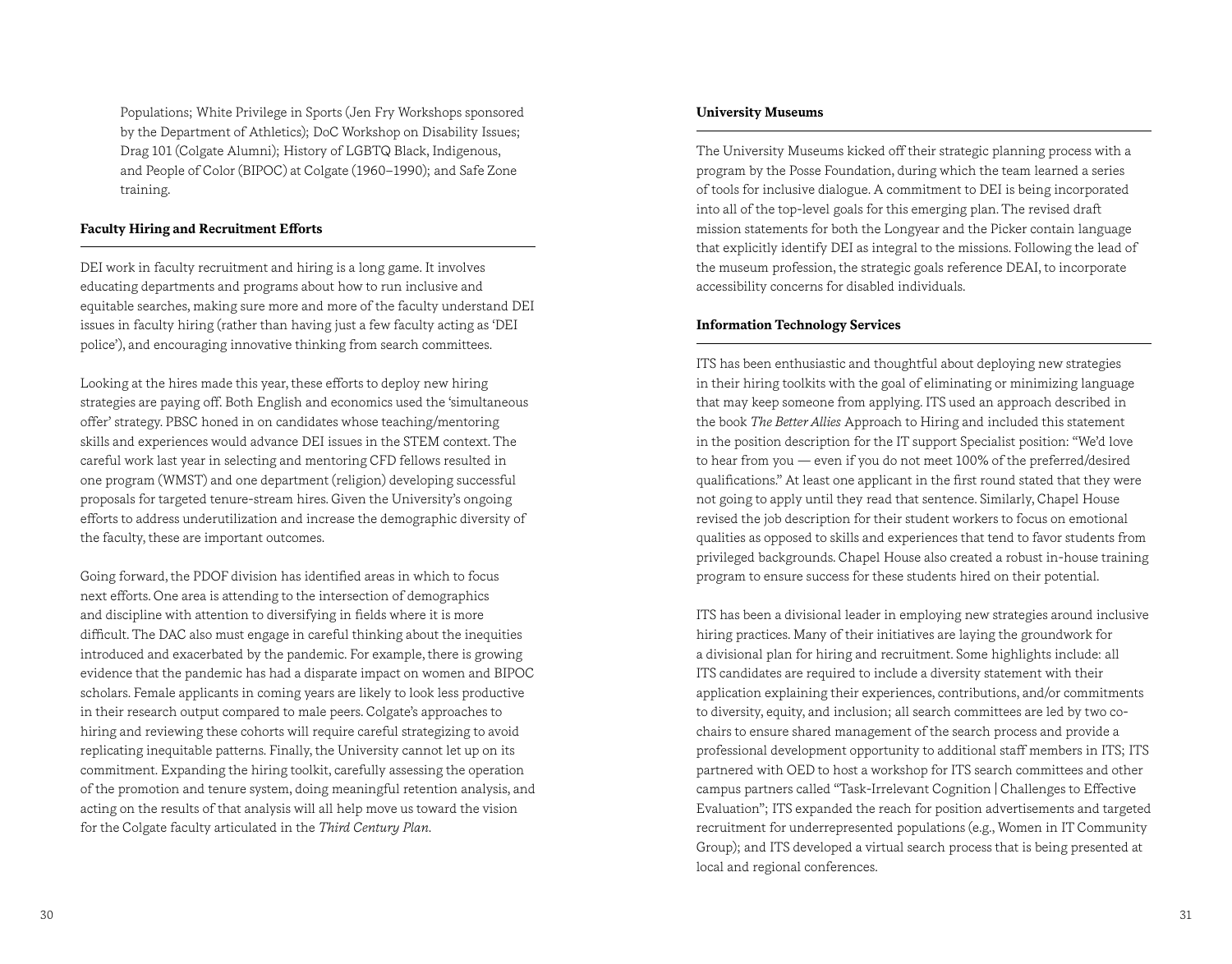Information Technology Services has formed a DEI working group charged to explore the principles of diversity, equity, inclusion, and accessibility. This group will spearhead conversations among ITS staff to explore 1) how these principles can be cultivated for internal staff and 2) how the work of ITS can reflect and support the diversity, equity, and inclusion efforts in alignment with Colgate's DEI Plan. The work of this group will inform the ITS Strategic Plan, which is currently in development.

# **University Libraries**

University Libraries' *Strategic Directions* implemented in 2020 has DEI as its first goal. This goal focuses on promoting diversity, equity, and inclusion in all aspects of library operations including collections, accessible spaces, staffing, and services and providing welcoming spaces for the libraries' users, whose differences are recognized and respected.

### **Core Revision Committee (CRC) Stated Goals for the Core Revision**

Previous reports concerning the status of the *DEI Plan* have underscored the vital place of the Colgate Liberal Arts Curriculum in the realization of Colgate's goals for systematic inclusion, for the benefits of diversity, and for the principles of equity.

The proposal brought forward by the Core Revision Committee (CRC) in January 2021 embodied throughout priorities for cultural inclusion examined through engagement of both historical and contemporary dimensions of social, political, and environmental issues. Gaining the support of 65% of the faculty in the March 2021 faculty meeting, the motion to adopt the proposal did not meet the two thirds support of the faculty put forward by the CRC.

As a result, revision of the core curriculum continues.

A combined group of faculty has been convened to respond to the expressed concerns of faculty regarding both the strengths and weaknesses of the proposal. The revision process has reaffirmed commitment to themes of inclusivity and diversity throughout the proposed core components, but examined more deeply. The proposal that will be considered this coming fall semester embodies opportunities for building communities of both student and faculty learning and engagement of primary works of human creation that speak essential dimensions of human experience throughout the world and through time.

# **Admission and Recruiting**

The Colgate University Office of Admission is responsible for attracting, recruiting, and enrolling top students from across the United States and abroad. Admission has worked to improve upon its efforts and show growth in unison with Colgate's 2019 DEI Plan. Admission has a strong and robust diversity and inclusion recruitment plan that has been pivotal in guiding recruitment and selection efforts. Elevating diversity, equity, and inclusion to a higher-level focus area in the division's strategic plan integrates the work into every aspect of admission and financial aid. DEI is no longer a checkbox on a spreadsheet; it is integral in guiding the prioritization and implementation of tactics.

The office has been strengthening and pursuing partnerships with community-based organizations (CBO). The admission officers have engaged with CBOs at college fairs, workshops, campus group visits, and other activities focused on the success of marginalized student populations.

Research has shown that standardized testing and application essays are two major barriers to college application. Colgate will continue to be test optional for at least two years and will assess its effectiveness in lessening this barrier to considering Colgate as a potential college choice. The office also altered the use of supplemental essays by making them optional in order to be flexible to the personal and academic challenges facing students in considering their college options.

The selection process has been working toward building equity and inclusion in the process by continued improvement of the committee-based evaluation or team review of applications. This allows multiple perspectives to be utilized in making initial admission recommendations. The office has engaged in numerous training programs for admission officers focused on overcoming their own implicit bias. The office has diversified the student ambassador and intern staff, including shifting the volunteer ambassador position into a paid, on-campus student job, allowing more students of color, first-generation, and low-income students to represent the office that welcomes most visitors to campus.

Admission communications and programming has become more targeted in order to speak directly to key issues that impact students of color, international, and first-generation college students. For example, webinars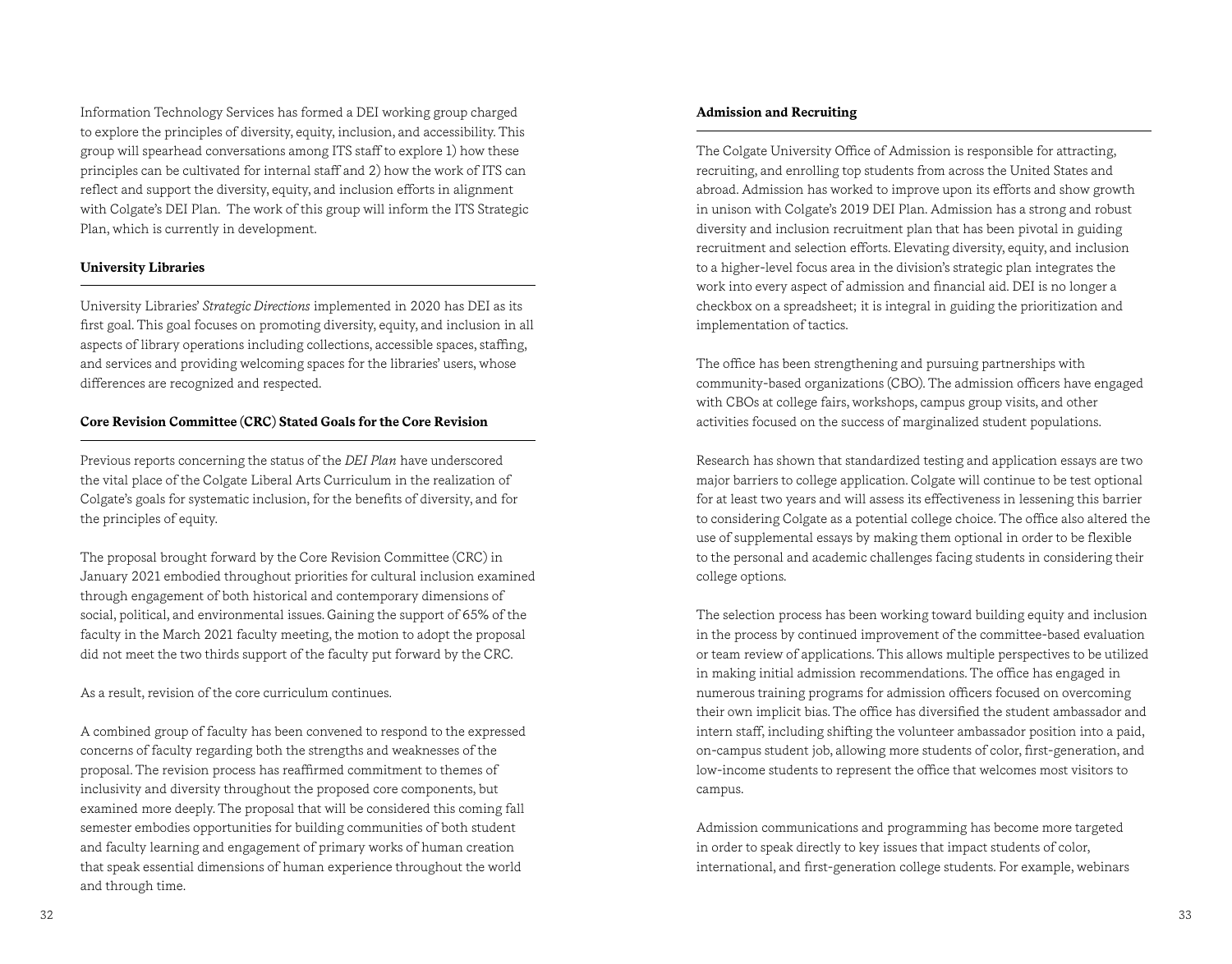and on-campus panels feature current first-generation and low-income students speaking to the challenges of their transition and how Colgate has supported them to be successful within the setting of a predominately white institution in rural, central New York. The office also offered new virtual sessions focused on religious life and being LGBTQ+ at Colgate for newly admitted students. These additional sessions were introduced to engage the intersection of student identities, community, and broad support offered here at Colgate.

### **Services and Supports to Students**

Efforts in the Office of the Dean of the College in the area of services and student support include:

Counseling and Psychological Services

• For student-focused outreach education, ongoing work includes revising "Yes Means Yes" program content to be more inclusive, including sessions focused on QTPOC (queer and trans people of color).

Shaw Wellness Institute

 $\bullet$  The institute has offered programming in the areas of; gaslighting, microaggressions, election support, and a celebration of Latinx history month.

#### Thought Into Action

- Deliberate effort was made to recruit a more diverse cohort of mentors this year: 40% of this year's mentors are women, and 17% are people of color (up from 30% and 9% respectively last year). An overview of Colgate's commitment to DEI and its particular relevance to Colgate's entrepreneurship programming was included in the kickoff meeting/ training attended by all mentors and continues to be a priority in designing monthly professional development programs for attendees.
- An interactive workshop on building and leading diverse and inclusive teams was offered in spring semester 2021 for student entrepreneurs participating in TIA and student leaders heading up oncampus organizations and Greek life organizations.

### **Supporting International Students**

In the wake of challenging pivots in the federal government's regulation of visas for international students, Colgate formally joined the Presidents' Alliance on Higher Education and Immigration and signed onto a number of amicus briefs through that organization in support of lawsuits seeking to reduce the negative impact of these regulatory decisions on international students, both at Colgate and nationally.

# **Board of Trustees**

The Board expanded its membership from 35 to 38 members in order to immediately increase its racial/ethnic diversity. Five of the seven new trustees are BIPOC persons. The ad hoc DEI committee and the DEI subcommittee of the Nominations, Governance, and Trustee Development Committee identified two consultants who will begin a long-term DEI engagement program with the Board.

#### **The Mosaic Initiative**

- Mosaic hosted more than 25 virtual events that engaged more than 1,200 students, families, and alumni.
- Because of a generous gift from Maree and Gio Cutaia '94, Mosaic was able to invite and financially support virtual visits from Paraolympian Bonnie St. John and financial expert Bola Sokunbi.
- Other programs supported by the Cutaia Family Fund were the 2021 Lunar New Year Celebration, Black History Month Series, and the Mosaic Brown Bag Series with OUS/First@Colgate.
- Additionally, Mosaic, working in collaboration with the ALANA Cultural Center, hosted several panels and small group discussions, where alumni of diverse backgrounds provided insight and guidance to students of color navigating the Colgate experience.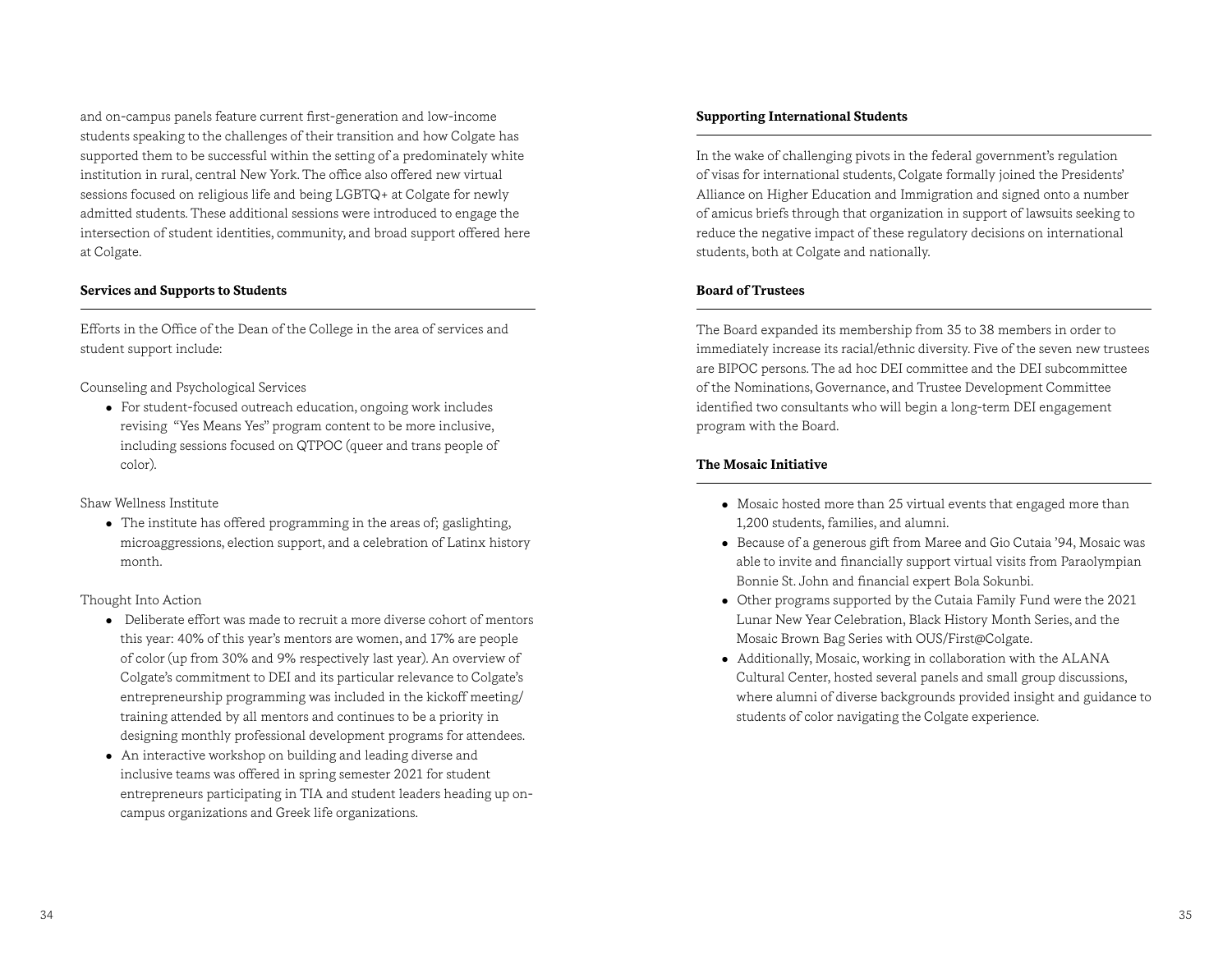# **Alumni Council**

During the fall meeting, the Executive Committee of the Alumni Council revised its bylaws to add an officer position for diversity, equity, and inclusion. That position also serves as chair of the DEI Committee and works closely with the Board of Trustees, the Partnership for Racial Progress, and Task Force for Diversity, Equity, and Inclusion.

The DE&I Committee addresses alumni representation on the Alumni Council, including membership criteria and selection process, and creates a set of guiding principles for the Nominations Committee. The DEI Committee also makes recommendations to the officers on minimal behavioral competencies for all members of the Alumni Council. Lastly, the DEI Committee supports Colgate University's efforts to create a more inclusive and supportive environment for all students, faculty, and staff.

In September 2020, the Presidents' Club Membership Council (PCMC) created a DEI project group in order to create opportunities to integrate and advance DEI in its mission, functions, and operations; lead the alumni community in DEI; advocate for and expand upon the University's *Third Century Plan* and commitment to DEI; and create a culture of inclusion so that all alumni feel connected to and supported by Colgate. Importantly, the DEI Project Group strives to ensure diverse representation among project group members. This framework is intended to provide guiding principles to sustain efforts in the long-term, but also includes short-term initiatives that will be helpful in creating momentum.